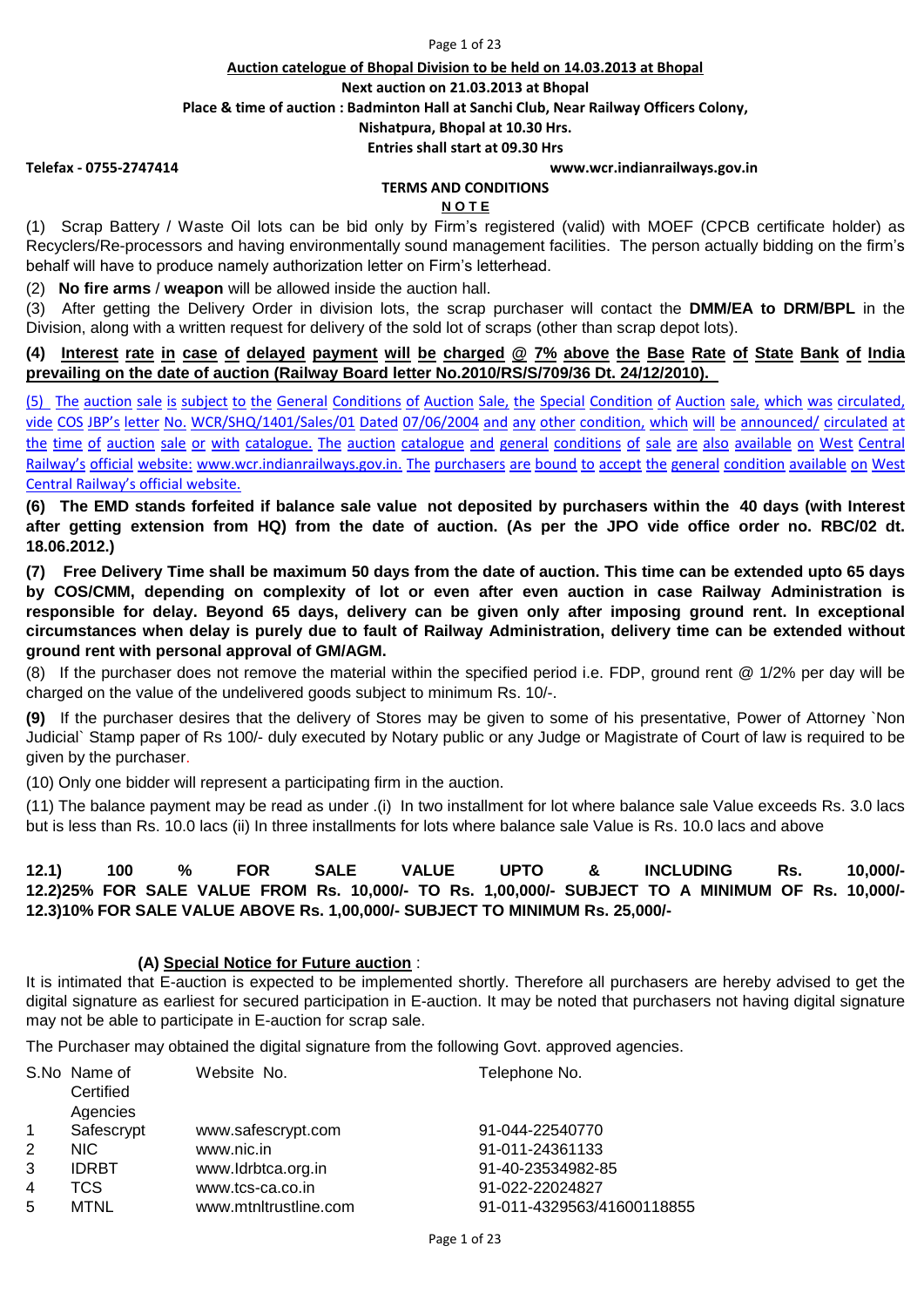91-011-26877960

6 Customs & Central Excise www.Icert.gov.in 7 (n) Code Solutions CA (GNFC) www.ncodesolutions.com

91-79-26857316/17/18

## **(A) E-auction to be implemented soon :**

**1) Registration fees.** There will be one centralized registration scheme for the purchasers. Bidders will be asked to submit electronically one time registration fee of Rs 10,000/- as entrance fee in central account maintained by Northern railway. The centralized registration will permit bidder to participate in all E-auction over entire Indian railway. The registration fee can be refunded to the bidders if they desire not to participate in future auction. However, such bidders can again participate in auction by depositing the requisite registration fee again.

**3) Trial base –**Therefore purchasers are requested to obtain their digital certificate from aforesaid sources as early as possible. Detail regarding e-auction may be seen on website No : www.trial.ireps.com **2) Submission of EMD:** Bidder can deposit any amount as EMD and can submit bids equivalent to 10 times the money

Suggestion regarding e-auction by purchasers may be given to COS/WCR/JBP & Dy CMM/Sales/HQ & Dy CMM/CRWS/BPL.

**4)** During delivery of condemn coaches in CRWS/BPL all industrial waste and restricted item should be cleaned by contractor/purchaser and dump at prescribed area nominated by SSE/PCR/CRWS/BPL

## **Additional Notice regarding EMD, BSV is as follows :-**

# 1. **Publication of Auction Notice: COS/WCR will give it wide publicity in the auction notice that balance sales value will be accepted only through RTGS through the pooling account No.31925932375 at SBI Main branch civil Lines JBP.**

## **THE BALANCE PAYMENT OF SALE VALUE + VAT + IT/TCS WILL BE MADE THROUGH RTGS ONLY.**

 **2. (i) Entry fee: Entry Fee will be collected in DD/RTGS.** 

**(ii) Collection of EMD : EMD will be collected in cash/DD.** 

(iii) payment of Balance Sale Value:- The balance sale value (Balance Sale Value + Sales tax/VAT+TCS) will be collected through RTGS. The depot officer will issue successful bidder an Advice indicating the amount of Balance **sale value (Balance Sale Value + Sales tax/VAT+TCS) to be deposited and obtain acknowledgement from the** purchaser. The amount indicated as Balance Sale Value will have to be deposited in the following pooling account in **the name of FA&CAO/WCR/JBP : - Account No. 31925932375. S.B.I. Main Branch Jabalpur. IFSC code no. SBIN0000390** 

3. Firms will be advised to (A) Quote Lot No. and Firm's Name on in remark column, provided in NEFT form. (B) To deposit amount for each lot separately, duly indicating above details. If Bid Sheet consists more than one Lot, then also amount should be deposited Lot wise. (C) Not to deposit amount through Internet banking.

4. At Jabalpur end, Asstt. Chief Cashier will collect statement, showing the amount finally transferred to FA&CAO's deposit from pooling account, pertaining to the above from SBI. He will issue Money Receipt on the basis of statement collected and intimate to concerned Depot official on same day with a copy to HQ Book Section. Concerned Depot official will get the MR and confirm its genuineness over phone/fax/secured encrypted date transfer and issue Delivery order on the basis of this MR. The existing procedure with respect to Sale Tax and TCS will be continued for the purpose of accountal/payments to tax authority/filing of returns etc. Depot officers will arrange for the collection of original MR from Assist cashier Jabalpur twice in a week to release the delivery orders.

5 The date of deposit of Balance Sale value in Railway pooling Account, as per SBI statement, will be considered for calculation of interest purpose.

6. The accounting units will treat consolidated amount in the statement as challan and they will send to HQ Books as debit after completing their accounting their accounting transaction.

7. The Accounting Units will collect statement of amount of the pooling A/C of Rly, collected collected by Acc/ JBP from SBI Main branch Jabalpur. They will clear their Sales Suspence credit balance through this statement duly mentioning the details given by the bank. He will furnish further intimate his Accounting transaction along with the accompanying statement to SAB. SAB will endorse it and forward to HQ Books Section for clearance of RIB suspense.

8. Hqrs Books Section will collect bank statement from SBI/ JBP, amounts transferred to Rly Deposit A/C from pooling A/C, for further accounting purpose.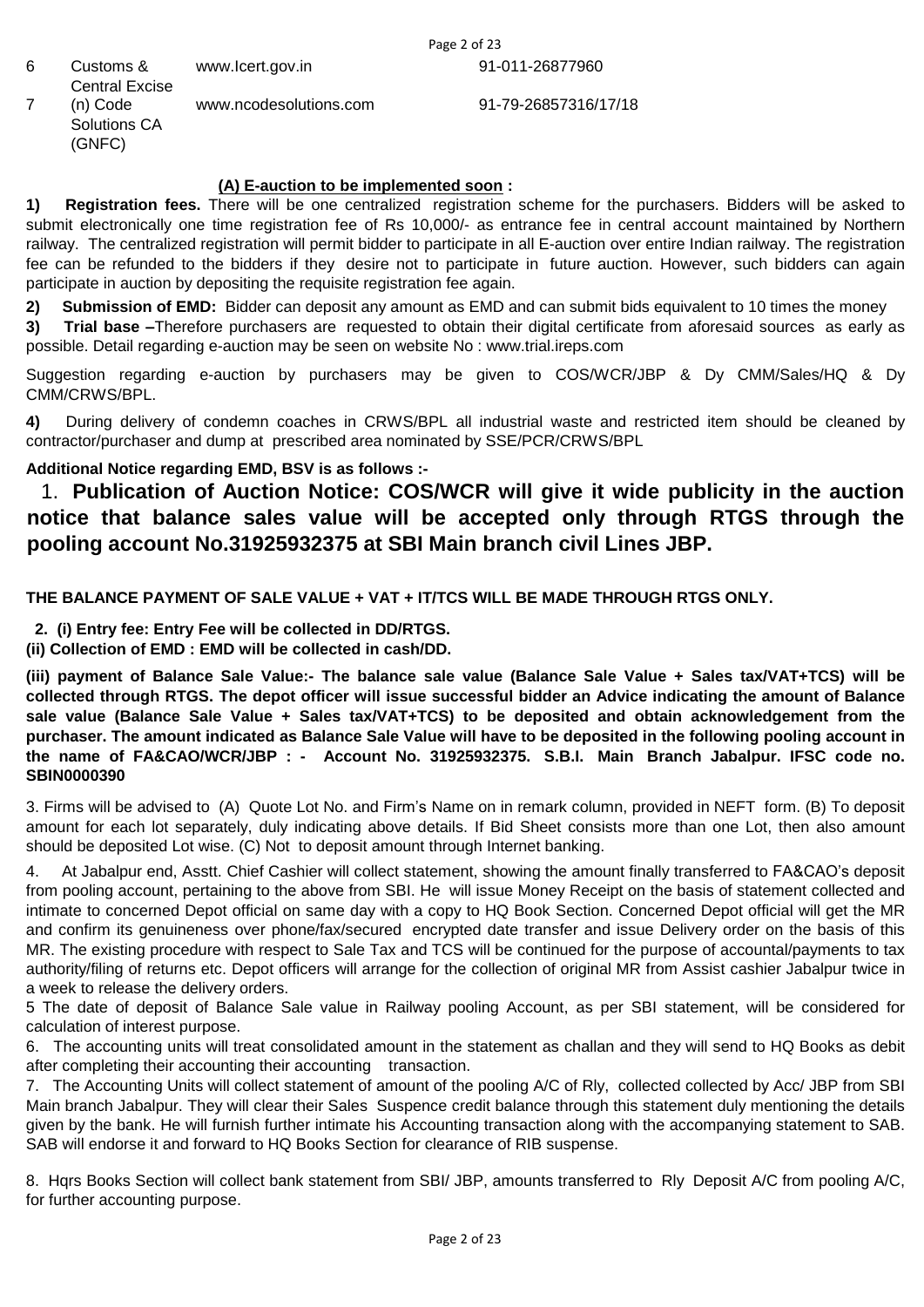|                   |                    | Auction catelogue of Bhopal Division to be held on 14.03.2013 at Bhopal                                                                                                                                                                                                                                           |              |      |                        |                                                                                                                                          |                |
|-------------------|--------------------|-------------------------------------------------------------------------------------------------------------------------------------------------------------------------------------------------------------------------------------------------------------------------------------------------------------------|--------------|------|------------------------|------------------------------------------------------------------------------------------------------------------------------------------|----------------|
| <b>RAIL</b><br>О. | Sr.N LOT No (MMIS) | <b>Description of Material</b>                                                                                                                                                                                                                                                                                    | Qty.         | Unit | <b>Stock</b><br>Holder | Location                                                                                                                                 | VAT<br>in %    |
|                   | 1280912110220      | Scrap Rail 52 Kg above one meter long<br>(182 Nos, 1121.55 R/Mtr)<br>Note: Delivery by Running meter only<br>Stock Holder lot No.<br>BPL/ET//Scrap/Rail/52 Kg/12-13/06<br>Note: Cutting permission is allowed for<br>easy loading.                                                                                | 58.197 MTs   |      | <b>SSE</b><br>Pway ET  | EP 1161 1169<br>engineering siding<br>at passenger yard<br>ET.                                                                           | 5              |
|                   | 2280912120256      | Scrap Rail 52 Kg above one meter<br>long(207 Nos, 1990.56 R/Mtrs)Note-<br>Delivery by Sectional weight (Running<br>meter) Stock Holder Lot<br>No:BPL/HBD/PW/52R/2012-13/07                                                                                                                                        | 103.290 MTs  |      | SSE/PW/<br><b>HBD</b>  | KM770/4-6 and 16-<br>18 Dn Road                                                                                                          | 5 <sub>5</sub> |
|                   | 3280912120257      | Scrap Rail 52 Kg 3rd class above one<br>meter long(87 Nos, 983.69 R/Mtrs)Note-<br>Delivery by Sectional weight(Running<br>meter) Stock Holder Lot<br>No:BPL/PW/S/Sc 52kg/2012-13/11/01                                                                                                                            | 51.044 MTs   |      | SSE/PW/<br>S/BPL       | Bet. Itayakalan -<br>MDDP KM 812/28<br>to 813/2 Dn side &<br>813/10-12 Dn side,<br>813/16-18 Dn side                                     | 5              |
|                   | 4 280913010312     | Scrap Rail 52kg above 1 meter<br>(277Nos, 2910.88 R/M)<br>Note: Delivery by Running meter (by<br>sectional weight) Stock Holder lot No.<br>BPL/ET/P.way/Scrap rail 52kg/12-<br>13/01                                                                                                                              | 151.045 MTs  |      | SSE/PW<br>AY/M/ET      | KM.737/31-<br>738/1,738/5-7,738/9-<br>11,738/11-<br>15,738/13-15                                                                         | 5 <sub>5</sub> |
|                   | 5 280913010313     | Scrap Rail 52kg above 1 meter (317<br>Nos, 3062.62 R/M)<br>Note: Delivery by Running meter (by<br>sectional weight)<br>Stock Holder lot No.<br>BPL/ET/P.WAY/Scrap Rail/52kg/12-<br>13/12/02                                                                                                                       | 158.919 MTs  |      | SSE/PW<br>AY/M/ET      | VARDHAMAN<br><b>SIDIENG</b><br>EP.No.1115-1123<br>1095-1087 1061-<br>1087 1055-1061                                                      | 5 <sub>l</sub> |
|                   | 6 280913010314     | Scrap Rail 52kg above 1 meter (200<br>Nos, 1847.18 R/M)<br>Note: Delivery by Running meter (by<br>sectional weight)<br>Stock Holder lot No.BPL/ET/P.way<br>/Scrap Rail/52kg/12-13/12/03                                                                                                                           | 95.850 MTs   |      | SSE/PW<br>AY/M/ET      | <b>VARDHAMAN</b><br>SIDIENG<br>EP.No.1215-1227<br>1181-1197 1153-<br>1181 1135-1153<br>1123-1139                                         | $\overline{5}$ |
|                   | 7280913010315      | Scrap Rail 52kg III Class above 1 meter<br>long (122Nos, 582.79 R/M) Note:1-<br>F/Plate will not be delivered<br>duringdelivery will be removed by<br>S/holder<br>2. Delivery by Running meter 3. Cutting<br>permission may allowed for easy<br>loading.Stock Holder lot No. BPL/<br>PW/'S'/ SCR/52kg/12-13/12/13 | $30.241$ MTs |      | SSE/P.W                | Bet MDDP Yard<br>AY/S/BPL KM.814/20-22 DN<br>side, 814/21-23, 23-<br>25 33-35 UP side,<br>814 / 3-35UP loop<br>side, 814/38-40DN<br>side | 5              |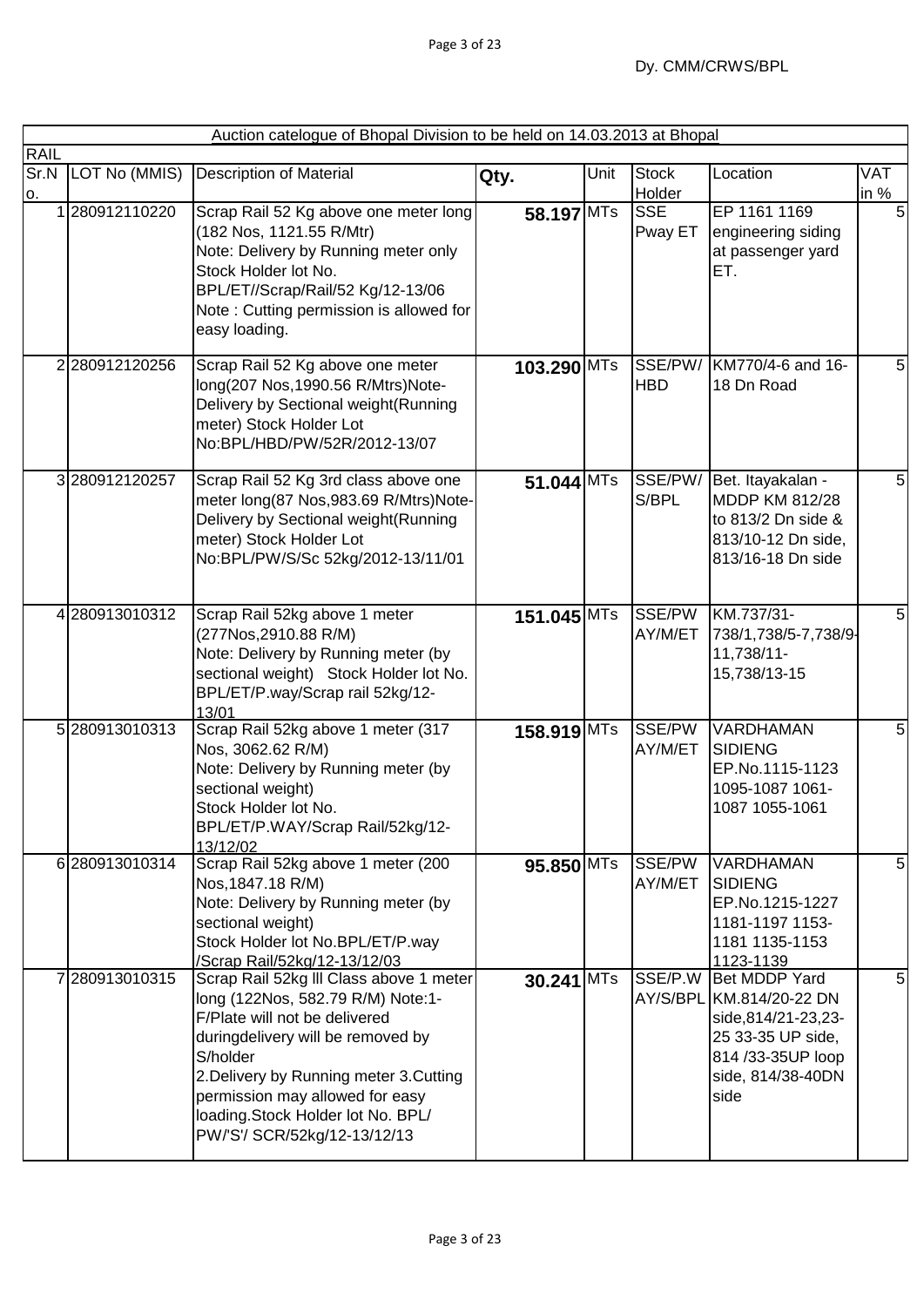| 8 280913010316  | Scrap Rail 52 kg III Class above 1<br>meter long (155Nos, 897.67 R/M)<br>Note:1- F/Plate will not be delivered<br>duringdelivery will be removed by<br>S/holder<br>2. Delivery by Running meter 3. Cutting<br>permission may allowed for easy<br>loading. Stock Holder lot No.<br>BPL/PW/'S'/SCR/52 kg/12-13/12/16         | 46.580 MTs   |             | SSE/P.W MDDP Yard &<br>AY/S/BPL MDDP-MSO Bet.<br>KM 815/2-6 DN ML<br>to DN side,<br>815/5-7, UP ML to<br>UP side ,815/6-10<br>DN ML to DN side,<br>815/11-13, UP side,<br>815/12-14DN side,<br>815/14-16DN side<br>815/13-15UP side | 5 <sub>5</sub> |
|-----------------|----------------------------------------------------------------------------------------------------------------------------------------------------------------------------------------------------------------------------------------------------------------------------------------------------------------------------|--------------|-------------|-------------------------------------------------------------------------------------------------------------------------------------------------------------------------------------------------------------------------------------|----------------|
| 9280913010317   | Scrap Rail 52 kg III Class above 1<br>meter long (182 Nos, 2020.14 R/M)<br>Note:1- F/Plate will not be delivered<br>duringdelivery will be removed by<br>S/holder 2. Delivery by Running meter<br>3. Cutting permission may allowed for<br>easy loading. Stock Holder lot No.<br>BPL/PW/'S'/SCR/52 kg/12-13/12/18          | 104.825 MTs  | SSE/P.W     | MDDP-MSO Bet.<br>AY/S/BPL KM.815/16-18, 20-<br>22 DN side, 815/19-<br>21 UP side and<br>815/26-34 Kaichi                                                                                                                            | 5              |
| 10 280913010318 | Scrap Rail 52 kg III Class above 1<br>meter long (200 Nos, 2345.36 R/M)<br>Note: 1-F/Plate will not be delivered<br>duringdelivery will be removed by<br>S/holder 2.Delivery by Running meter<br>3. Cutting permission may allowed for<br>easy loading. Stock Holder lot No.<br>BPL/PW/'S'/Sc.Rail/52 kg/2012-<br>13/12/19 | 121.700 MTs  |             | SSE/P.W MDDP YARD Bet.<br>AY/S/BPL KM.815/36-to 816/2<br>Kanchi & DN<br>side, 815/3-5 UP<br>Kanchi, 816/8-10<br>DN side, 816/10-12<br>DN side, 816/11-13<br>UP side, KM816/14-<br>16DN side & KM<br>816/20-22 DN side               | 5              |
| 11 280913010326 | Scrap Rail 52 kg above one meter long<br>(51 Nos, 1062.90 R. Mtrs.) Note:<br>Delivery by R/meter only Stock holder<br>Lot No: BPL/GUNA/PW/52kg/R/2012-<br>13/55                                                                                                                                                            | $55.154$ MTs | <b>GUNA</b> | SSE/PW/ KM 1090/13 to<br>1090/17 LHS/RHS                                                                                                                                                                                            | 5              |
| 12 280913010327 | Scrap Rail 52 kg above one meter long<br>(113 Nos, 1457.88 R. Mtrs.) Note:<br>Delivery by R/meter only Stock holder<br>Lot No: BPL/GUNA/PW/52kg/R/2012-<br>13/54                                                                                                                                                           | 75.649 MTs   | <b>GUNA</b> | SSE/PW/ KM 1095/6 to<br>1095/12 LHS/RHS                                                                                                                                                                                             | 5 <sub>l</sub> |
| 13 280913010335 | Scrap Rail 52 kg one meter & above<br>one meter long (150 Nos, 710.36 R.<br>Mtrs.) Note: Delivery by sectional<br>weight Stock holder Lot No:<br>BPL/BHS/N/PW/SCR/52kg/12-<br>13/11/01                                                                                                                                     | 36.861 MTs   | N/BHS       | SSE/PW/ KM 929/34-<br>36,929/40-930/2 EP<br>DN BAQ yard<br>929/40-42,40-44                                                                                                                                                          | 5              |
| 14 280913010336 | Scrap Rail 52 kg one meter & above<br>one meter long (180 Nos, 1059.80 R.<br>Mtrs.) Note: Delivery by sectional<br>weight Stock holder Lot No:<br>BPL/BHS/N/PW/SCR/52kg/12-<br>13/11/02                                                                                                                                    | 54.993 MTs   | N/BHS       | SSE/PW/ KM 928/32-36,40-<br>44,929/14-16 &<br>928/41-43,43-45<br>929/1-3 EP UP &<br>DN Road BAQ<br>Yard                                                                                                                             | 5 <sub>l</sub> |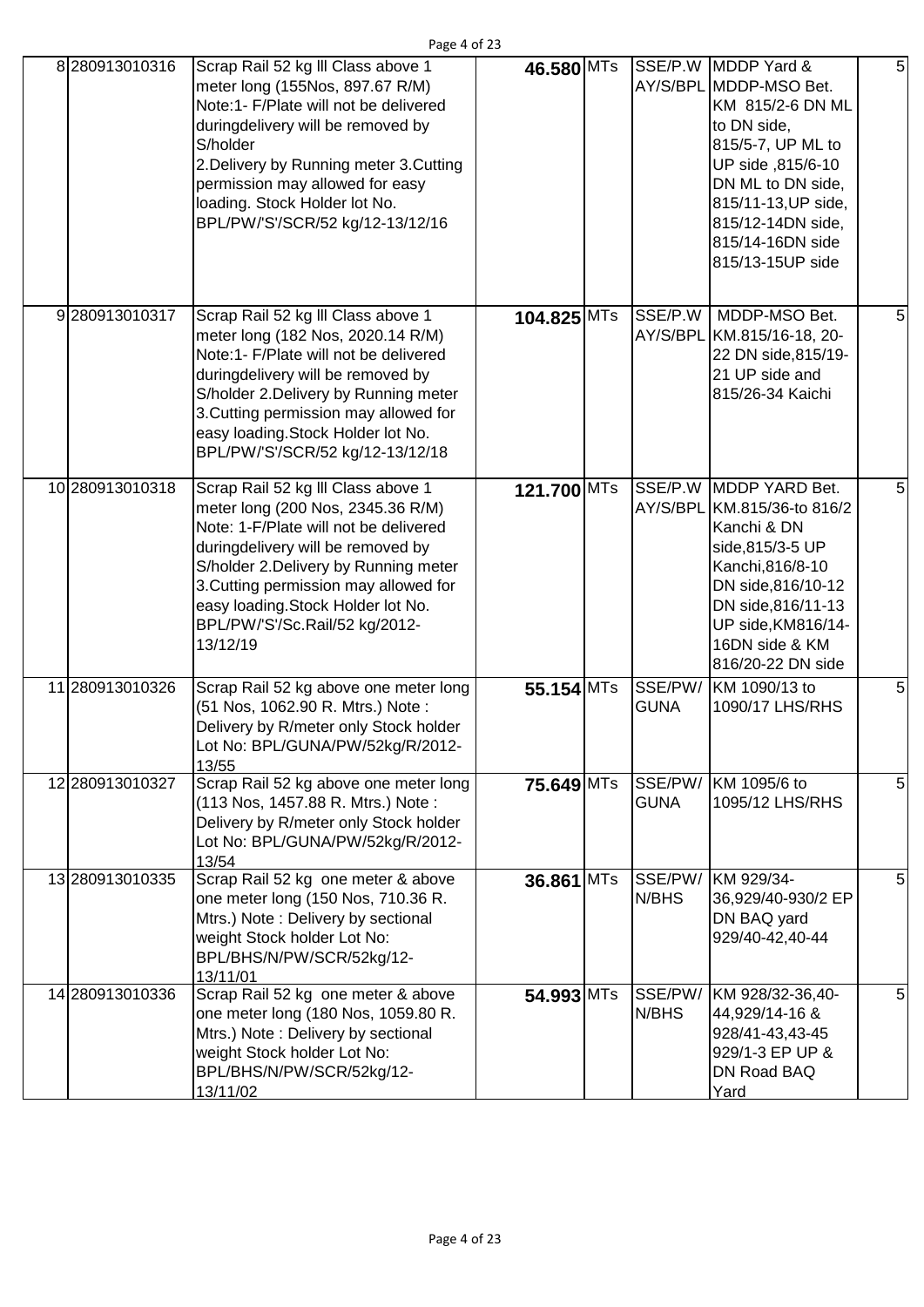| 15 280913010377 | Scrap Rail 52 kg above one meter<br>long (103 Nos, 1066.21 R. Mtrs.) Note:<br>Delivery by running meter. Fish plate<br>will not be delivered during delivery and<br>will be removed by stock holder.<br>Cutting permission may be allowed for<br>easy loading. Stock holder Lot No:<br>BPL/PWAY/S/Sc. Rail/52 Kg/12-<br>13/01/01 | 55.326 MTs  | S/BPL             | SSE/PW/ Between MDDP-<br>MSO, Between KM-<br>816/30-32 Dn side,<br>817/4-6 Dn side,<br>817/8-10 DN side,<br>817/5-7 Up side,<br>817/12-16 Dn &<br>Kanchi                                                              | $\overline{5}$ |
|-----------------|----------------------------------------------------------------------------------------------------------------------------------------------------------------------------------------------------------------------------------------------------------------------------------------------------------------------------------|-------------|-------------------|-----------------------------------------------------------------------------------------------------------------------------------------------------------------------------------------------------------------------|----------------|
| 16 280913010379 | Scrap Rail 52 kg above one meter<br>long (46 Nos, 482.56 R. Mtrs.) Note:<br>Delivery by running meter. Fish plate<br>will not be delivered during delivery and<br>will be removed by stock holder.<br>Cutting permission may be allowed for<br>easy loading. Stock holder Lot No:<br>BPL/PWAY/S/Sc. Rail/52 Kg/12-<br>13/01/03   | 25.040 MTs  | S/BPL             | SSE/PW/ Bet. MDDP-MSO<br>Bet. KM 817/18-20<br>Dn Kanchi, 817/22-<br>24 Dn Side, 817/28-<br>30 Dn Side & 818/1-<br>3 Up side                                                                                           | 5              |
| 17 280913020419 | Scrap Rail 52 kg above one meter (65<br>Nos, 410.86 R. Mtrs.) Note: Delivery<br>by running meter. Stock holder Lot<br>No: HD/S/R/12-13/08                                                                                                                                                                                        | 21.320 MTs  | S/Harda           | SSE/PW/ KM-661/1-3                                                                                                                                                                                                    | 5              |
| 18 280913020432 | Scarp Rails 52 kg above 1Mtr long<br>Note:- Delivery by Sectional weight<br>Fish plate if found during delivery not be<br>delivered and removed by stock holder.<br>Stock Holder Lot No. BPL/HBD/PW/52 Kg<br>Rail 2012-13/02/11                                                                                                  | 43.157 MTs  | Y/HBD             | SSE/P.WA KM.770/8-10 & 30-32<br>Dn RD                                                                                                                                                                                 | 5              |
| 19 280913020433 | Scarp Rails 52 kg above 1Mtr long<br>Note:- Delivery by Sectional weight<br>Fish plate if found during delivery not be<br>delivered and removed by stock holder.<br>Stock Holder Lot No. BPL/HBD/60kg R.<br>2012-13/2/10                                                                                                         | 50.715 MTs  | Y/HBD             | SSE/P.WA Km.770/2-6 to 30-34<br><b>DN RD</b>                                                                                                                                                                          | 5              |
| 20 280913020436 | Scrap Rail 52 kg III Class above 1 Mtrs long in 5<br>Stack Note:- Delivery by Running meter<br>Note:- Fish Plate will not be delivered, will be<br>removed by stock holder Note:- Cutting<br>permission may allowed for easy loading<br>Stock Holder Lot No. BPL/PW/S/Sc. Rail 52 kg<br>/12-13/11/03                             | 75.286 MTs  | S/BPL             | SSE/P.WAY/ Bet:- MDDP Yard 814/9-<br>1001UP side Near Rly<br>Qtr.MDDP km 814/8-10<br>near DN loop, Km<br>814/10-12 DN loop<br>Sdg, 814/11-14 DN side<br>and 814/11-13 bet. Up<br>loop to Up goods sdg.<br><b>MDDP</b> | 5              |
| 21 280913030480 | Scrap Rail 52 kg above one meter<br>long(114 Nos, 3807.69 R/Mtr.) Note:<br>[1] Delivery by Running Meter[2]<br>Cutting of released Rails may be<br>permitted for easy loading[3] JFP & FP<br>are not the part of lot Stock Holder Lot<br>NO: BPL/MOJ/PW/52kg/Rail/12-13/15                                                       | 197.581 MTs | SSE/PW/<br>Mohana | KM 1271/4-5& 1272/2-<br>3 RHS of Track                                                                                                                                                                                |                |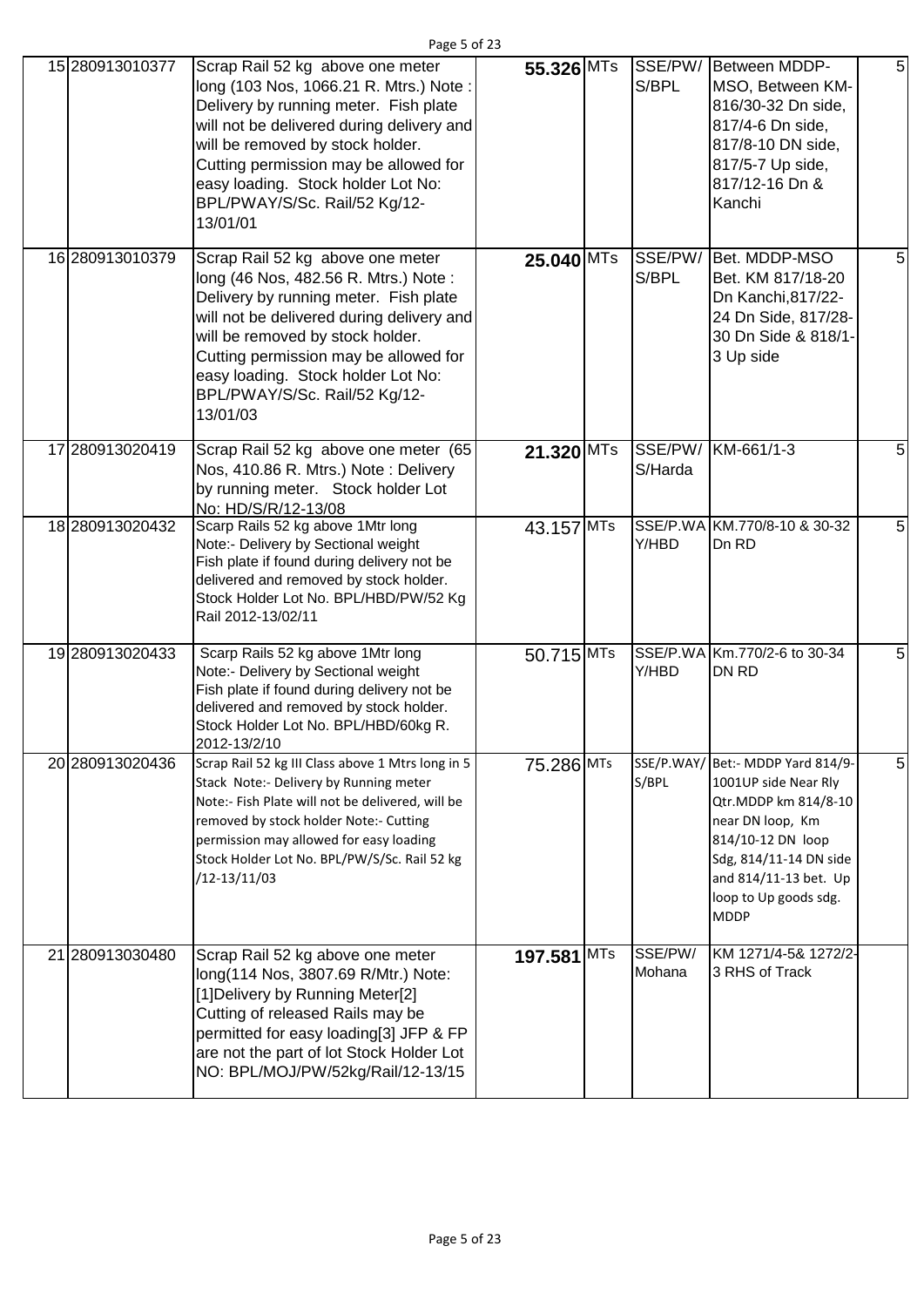| 22 280913030481 | Scrap Rail 52 kg above one meter<br>long(76 Nos, 1302.61 R/Mtr.) Note:<br>[1] Delivery by Running Meter[2]<br>Cutting of released Rails may be<br>permitted for easy loading[3] JFP & FP<br>are not the part of lot Stock Holder Lot<br>NO: BPL/MOJ/PW/52kg/Rail/12-13/13                         | 67.592 MTs | SSE/PW/<br>Mohana     | KM 1284/7-8 Both<br>side of Track                                                         |   |
|-----------------|---------------------------------------------------------------------------------------------------------------------------------------------------------------------------------------------------------------------------------------------------------------------------------------------------|------------|-----------------------|-------------------------------------------------------------------------------------------|---|
| 23 280913030482 | Scrap Rail 52 kg above one meter<br>long(23 Nos, 206.61 R/Mtr.) Note:<br>[1] Delivery by Running Meter Stock<br>Holder Lot NO: BPL/BHS/PW/S/Sc 52<br>kg Rail/2012-13/4                                                                                                                            | 10.720 MTs | /BHS                  | SSE/PW/S KM 873/24-26,11-13<br>up & Dn SMT Section                                        |   |
| 24 280913030483 | Scrap Rail 52 kg above one meter<br>long(53 Nos, 421.62 R/Mtr.) Note:<br>[1] Delivery by sectional weight Stock<br>Holder Lot NO: BPL/ET/PW/M/52 kg R/<br>12-13/12                                                                                                                                | 21.877 MTs | SSE/PW/<br>M/ET       | KM 742/23-25 III Line<br>Between ET-DRA<br>Section                                        |   |
| 25 280913030484 | Scrap Rail 52 kg above one meter<br>long(60 Nos, 601.25 R/Mtr.) Note:<br>[1] Delivery by sectional weight Stock<br>Holder Lot NO: BPL/ET/PW/M/52 kg R/<br>12-13/11                                                                                                                                | 31.198 MTs | SSE/PW/<br>M/ET       | KM 741/10-12 DN<br>Road Between ET-<br><b>DRA</b> Section                                 |   |
| 26 280913030485 | Scrap Rail 52 kg above one meter<br>long(63 Nos, 711.19 R/Mtr.) Note:<br>[1] Delivery by sectional weight Stock<br>Holder Lot NO: BPL/ET/PW/M/52 kg R/<br>12-13/10                                                                                                                                | 36.903 MTs | SSE/PW/<br>M/ET       | Vardhman Siding EP<br>No. 1115-1095                                                       |   |
| 27 280913030486 | Scrap Rail 52 kg above one meter<br>long(86 Nos, 1687.02 R/Mtr.) Note:<br>[1] Delivery by Running Meter[2]<br>Cutting of released Rails may be<br>permitted for easy loading[3] Attached<br>JFP & FP will not be delivered if any<br>Stock Holder Lot NO:<br>BPL/MOJ/PW/52kg/Rail/12-13/1-14      | 87.539 MTs | SSE/PW/<br>Mohana     | KM 1281/6-7 Both<br>side of track LC 109<br>C & 1282//0-1 RHS of<br>Track                 |   |
| 28 280913030487 | Scrap Rail 52 kg above one meter<br>long(79 Nos, 301.03 R/Mtr.) Note:<br>[1] Delivery by Running Meter (sectional<br>weight) [2] If any fish plate found during<br>delivery will not be delivered and<br>removed by stock holder Stock Holder<br>Lot NO: SSE/PW/N/BPL/SC R 52<br>kg/2012-13/02/01 | 15.620 MTs | /BPL                  | SSE/PW/N (1) KM EP No. 847/26-<br>24 DN Road SUW(2)<br>KM EP No. 847/34-32<br>DN Road SUW |   |
| 29 280912110219 | Scrap Rail 60 Kg above one meter (53<br>Nos, 427.53 R/M) Note: delivery by<br>running meter Stock Holder<br>BPL/ET/Pway/60 kg/rail/12-13/05 Note<br>Cutting permission is allowed for easy<br>loading.                                                                                            | 25.797 MTs | <b>SSE</b><br>Pway ET | KM EP 1326 1334<br>Dn waiting way BPL<br>line at ET<br>passenger yard                     | 5 |
| 30 280912110230 | Scrap Rail 60 Kg Illrd class above one<br>meter (107 Nos, 1308.64 R/M) Note:<br>delivery by sectional weight Stock<br>Holder BPL/BAQ/60 Kg/2012-13/11                                                                                                                                             | 78.963 MTs | SSE/PW<br>AY/BAQ      | KM-953/5-9, 13-15,<br>KM-954/21-23 up<br>road.                                            | 5 |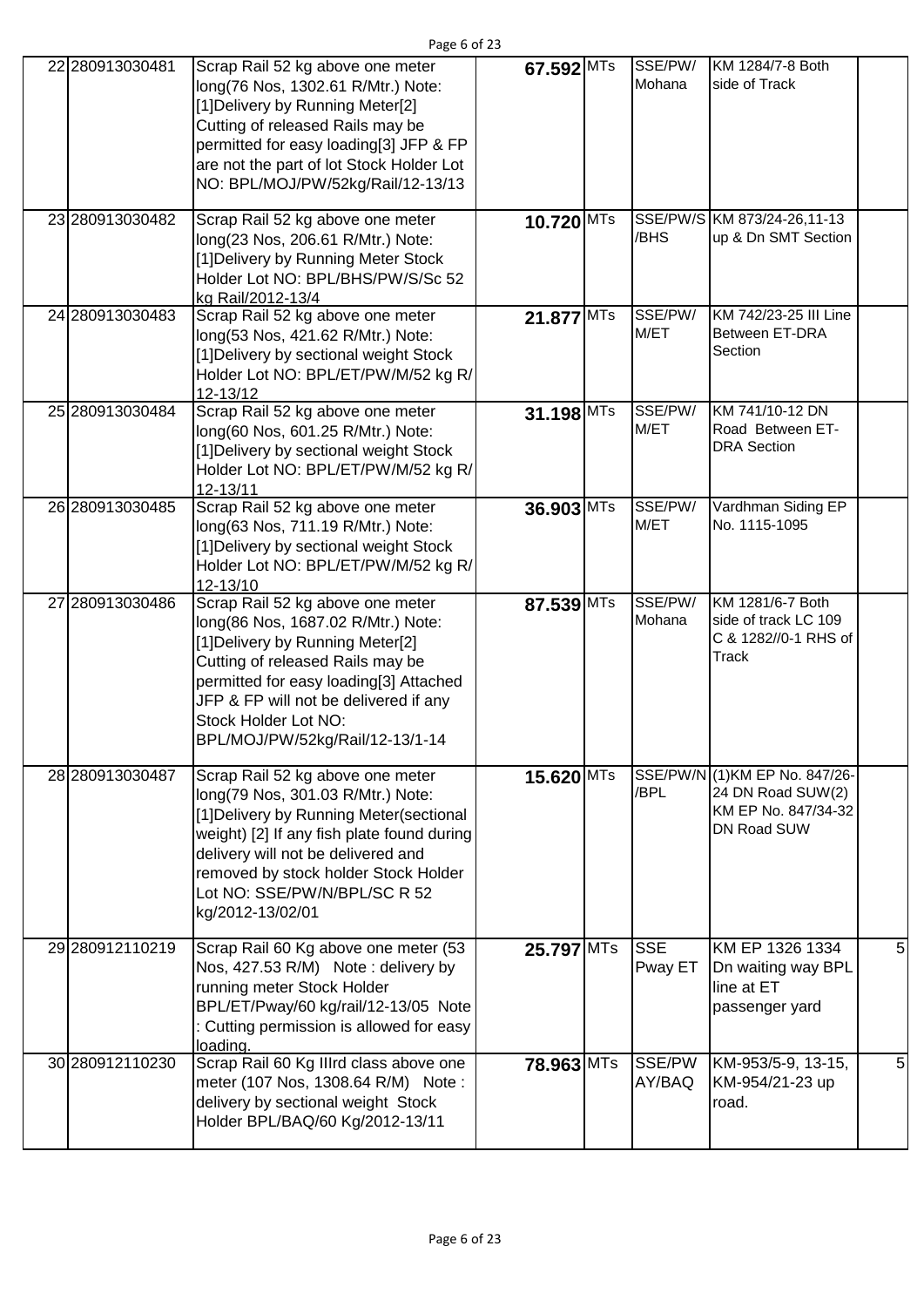|                 | Page 7 of 23                                                                                                                                                                                   |              |                        |                                                                                                                                                                             |   |
|-----------------|------------------------------------------------------------------------------------------------------------------------------------------------------------------------------------------------|--------------|------------------------|-----------------------------------------------------------------------------------------------------------------------------------------------------------------------------|---|
| 31 280912110233 | Scrap Rail 60 Kg IIIrd class above one<br>meter (195 Nos, 2156.91 R/M) Note:<br>delivery by sectional weight Stock<br>Holder BPL/BAQ/60 Kg/2012-13/10                                          | 130.148 MTs  | SSE/PW<br>AY/BAQ       | KM-955/21-23, 23-<br>25, 27-29, 955/29 to<br>956/1 & 956/5-7 &<br>956/7-9 Up road.                                                                                          | 5 |
| 32 281912070075 | Scrap Rail 60 Kg one meter long and<br>above (40 Nos, 318.54 R/Mtr.)<br>Note: Delivery by Running meter only.<br>Stock Holder's Lot No:<br>BPL/BHS/N/PW/SCR/60 kg/12-<br>13/06/02              | 19.221 MTs   | SSE/PW/<br>N/BHS       | KM 921/5-7 EP Up<br>Rd. PAI Yard                                                                                                                                            | 5 |
| 33 281912070082 | Scrap Rail 60 Kg 3rd Class above one<br>meter long (68 Nos, 226.07 R./Meter).<br>Note: Delivery by Sectional weight.<br>Stock Holder's Lot No: BPL/BAQ/60<br>Kg/R/2012-13/05                   | 13.641 MTs   | SSE/PW /<br><b>BAQ</b> | <b>KM</b><br>948/17-19<br>&<br>/33-35,& KM<br>948<br>949/19-23UP Road.                                                                                                      |   |
| 34 281912070083 | Scrap Rail 60 Kg 3rd Class above one<br>meter long (29 Nos, 207.83 R./Meter).<br>Note: Delivery by Sectional weight.<br>Stock Holder's Lot No:BPL/BAQ/60<br>Kg/R/2012-13/06                    | 12.540 MTs   | SSE/PW /<br><b>BAQ</b> | <b>KM</b><br>969/3-5<br>UP<br>Road.                                                                                                                                         | 5 |
| 35 280912120266 | Scrap Rail 60 Kg 3rd Class above one<br>meter long(269 Nos, 3257.13<br>R/Mtrs)Note-Delivery by Sectional<br>weight(Running meter) Stock Holder<br>Lot No:BPL/BAQ/ 60 Kg R/2012-13/12           | 196.173 MTs  | SSE/PW/<br><b>BAQ</b>  | KM 953/20 to<br>954/28 Dn Road                                                                                                                                              | 5 |
| 36 280912120268 | Scrap Rail 60 Kg 3rd Class above one<br>meter long(75 Nos, 373.41 R/Mtrs)Note-<br>Delivery by Sectional weight (Running<br>meter) Stock Holder Lot No:BPL/PW/S/<br>Scr 60 Kg/2012-13/11/02     | 22.532 MTs   | SSE/PW/<br>S/BPL       | Bet. MDDP Yard in<br>KM 813/23-25 Up<br>ML to Concor Sdg.<br>814/2-6 DN ML to<br>HEG Sdg 814/8-10<br>Dn Loop side &<br>814/11-13 Up Loop<br>to Up sdg near Rly<br>Qtr. MDDP | 5 |
| 37 280913010330 | Scrap Rail 60 kg 3rd class one meter<br>and above one meter long (210 Nos,<br>701.74 R. Mtrs.) Note: Delivery by<br>sectional weight Stock holder Lot No:<br>BPL/BINA/PW/SC/60kg/2012/12-13/48 | 42.343 MTs   | SSE/PW/<br><b>BINA</b> | <b>EP BIN/1188</b><br>EP/BIN/1208 Near<br>good middle cabin<br><b>BINA</b>                                                                                                  | 5 |
| 38 280913010332 | Scrap Rail 60 kg 3rd class above one<br>meter long (140 Nos, 1742.29 R. Mtrs.)<br>Note: Delivery by sectional weight<br>Stock holder Lot No: BPL/BAQ/60kg<br>R/2012-13/16                      | $105.13$ MTs | SSE/PW/<br><b>BAQ</b>  | KM 946/21-23 & 21-<br>25 and 946/39 to<br>947/1                                                                                                                             | 5 |
| 39 280913010337 | Scrap Rail 60 kg one meter& above<br>one meter long (42 Nos, 390.20 R.<br>Mtrs.) Note: Delivery by sectional<br>weight Stock holder Lot No:<br>BPL/BHS/N/PW/SCR/60kg/12-<br>13/12/02           | $23.545$ MTs | SSE/PW/<br>N/BHS       | KM 919/20-22,26-<br>28 DN & 919/15-19<br>UP Road GLG-PAI<br>Section                                                                                                         | 5 |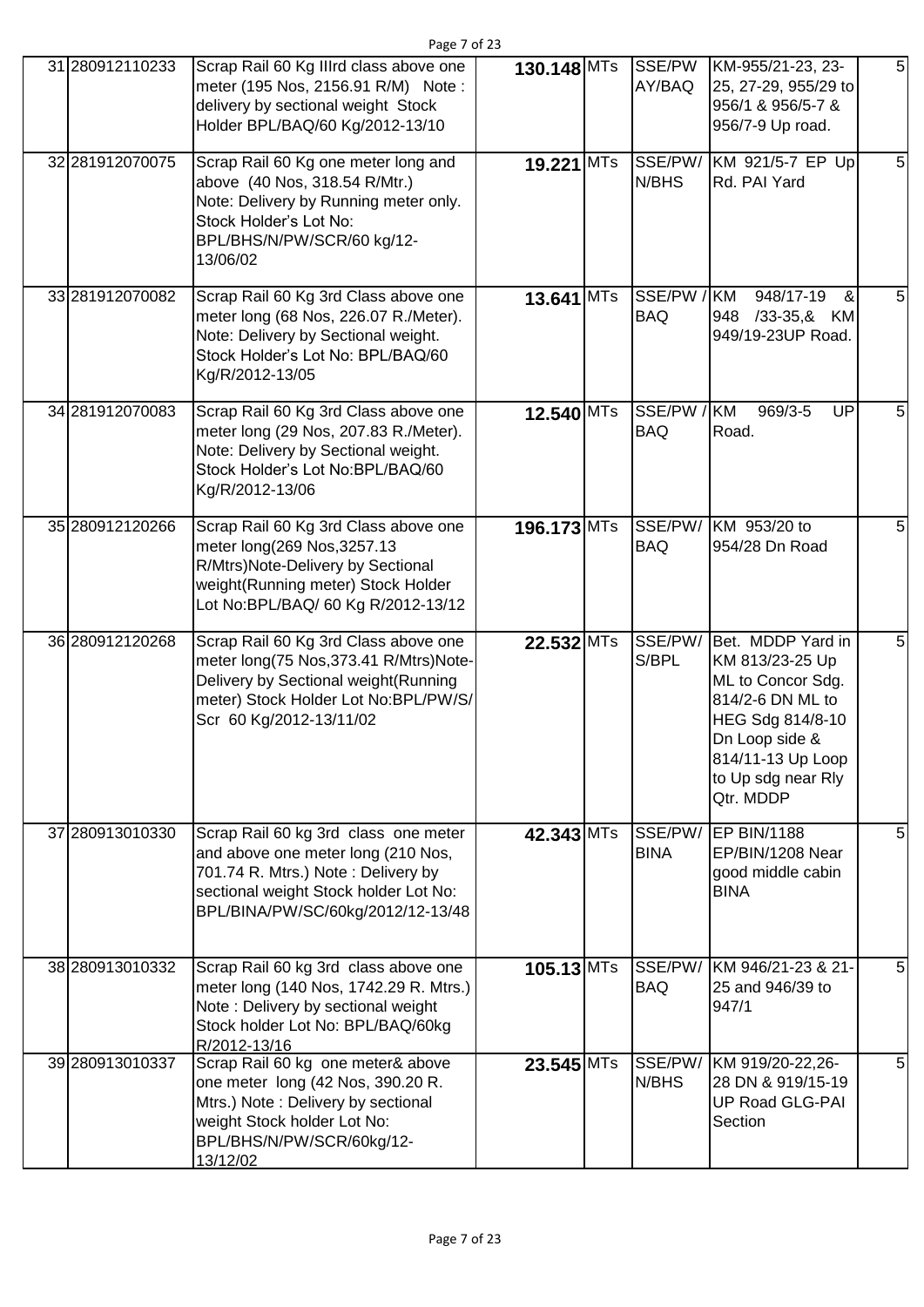| 40 280913010367 | Scrap Rail 60 kg above one meter<br>long (37 Nos, 451.39 R. Mtrs.) Note:<br>Delivery by sectional weight. If any<br>F/plate found during delivery, will not<br>be delivered and removed by stock<br>holder. Stock holder Lot No:                                                                                      | 27.236 MTs   |                      | SSE/PW/ KM-877/35, 878/1<br>S/Vidisha up road, SCI-SMT<br>section.                                                                                  | 5              |
|-----------------|-----------------------------------------------------------------------------------------------------------------------------------------------------------------------------------------------------------------------------------------------------------------------------------------------------------------------|--------------|----------------------|-----------------------------------------------------------------------------------------------------------------------------------------------------|----------------|
|                 | BPL/PW/S/BHS/60kg/2012/11/36                                                                                                                                                                                                                                                                                          |              |                      |                                                                                                                                                     |                |
| 41 280913010368 | Scrap Rail 60 kg above one meter<br>long (43 Nos, 523.31 R. Mtrs.) Note:<br>Delivery by sectional weight. If any<br>F/plate found during delivery, will not<br>be delivered and removed by stock                                                                                                                      | $31.576$ MTs |                      | SSE/PW/ KM-884/17-19 up<br>S/Vidisha road, Betwa-SCI<br>section.                                                                                    | 5 <sub>5</sub> |
|                 | holder. Stock holder Lot No:                                                                                                                                                                                                                                                                                          |              |                      |                                                                                                                                                     |                |
|                 | BPL/PW/S/BHS/60kg/2012/11/37                                                                                                                                                                                                                                                                                          |              |                      |                                                                                                                                                     |                |
| 42 280913010369 | Scrap Rail 60 kg above one meter<br>long (32 Nos, 367.80 R. Mtrs.) Note:<br>Delivery by sectional weight. If any<br>F/plate found during delivery, will not<br>be delivered and removed by stock<br>holder. Stock holder Lot No:<br>BPL/PW/S/BHS/60kg/2012/11/35                                                      | $22.193$ MTs |                      | SSE/PW/ KM-878/3-5 & KM-<br>S/Vidisha 878/4-6 between<br>Kainchi.                                                                                   | 5              |
| 43 280913010374 | Scrap Rail 60 kg above one meter<br>long (255 Nos, 2782.85 R. Mtrs.) Note<br>: Delivery by sectional weight. Fish<br>plate if found during delivery not be<br>delivered and removed by stock holder.<br>Stock holder Lot No:<br>BPL/HBD/PW/60R/2012-13/09                                                             | 167.917 MTs  | Hoshanga Road<br>bad | SSE/PW/ KM 770/02-06 DN                                                                                                                             | 5              |
| 44 280913010378 | Scrap Rail 60 Kg above one meter<br>long(33 Nos, 304.54 R/M) Note:<br>delivery by running meter Note :[1]<br>Fish plate will not be deliveredduring<br>delivery will be removed by stock<br>holder [2] Cutting permission is allowed<br>for easy loading. Stock Holder<br>BPL/ET/Pway/S/Sc Rail 60 kg/12-<br>13/01/02 | $18.376$ MTs | SSE/PW/<br>S/BPL     | Bet. MDDP-MSO<br>Bet. KM 817/7-9Up<br>side, 817/7-9<br>Kanchi, 817/11-13<br>Up side, 817/11-15<br>Kanchi, 817/13-15<br>Up side & 818/1-5<br>Up side | 5              |
| 45 280913010387 | Scrap Rail 60 Kg above one meter<br>long(62 Nos, 743.37 R/M) Note:<br>delivery by running meter. Fish plate if<br>found will not be delivered. Stock<br>Holder BPL/BHS/PW/S/Sc 60 kg<br>Rail/2012-13                                                                                                                  | 44.855 MTs   | SSE/PW/<br>S/BHS     | KM 882/23-25 up<br>Road SCI Section                                                                                                                 | 5              |
| 46 280913010388 | Scrap Rail 60 Kg above one meter<br>long(65 Nos, 739.29 R/M) Note:<br>delivery by running meter Fish plate if<br>found will not be delivered. Stock<br>Holder BPL/BHS/PW/S/Sc Rail -60/38                                                                                                                             | 44.609 MTs   | S/BHS                | SSE/PW/ KM 885/9-11 up<br>Road BHS-SCI<br>Section                                                                                                   | 5              |
| 47 280913020396 | Scrap Rail 60 Kg one meter long &<br>above (92 Nos, 557.03 R/M) Note:<br>delivery by sectional weight. Stock<br>Holder BPL/BHS/N/PWAY/Scr -60<br>Kg/12-13/12/12                                                                                                                                                       | 33.611 MTs   | N/BHS                | SSE/PW/ KM 928/24-26, 30-<br>34, 35-41 Up-Dn<br>Road BAQ Yard.                                                                                      | 5 <sub>l</sub> |
| 48 280913020397 | Scrap Rail 60 Kg one meter long &<br>above (121 Nos, 1218.86 R/M) Note:<br>delivery by running meter. Stock Holder<br>BPL/BHS/N/PW/Scr/60 Kg/12-13/12/14                                                                                                                                                              | 73.546 MTs   | SSE/PW/<br>N/BHS     | KM-902/14-18, 18-<br>22, 22-26 EP Dn<br>road, 902/26-28<br>Sori-Sumr sec.                                                                           | 5              |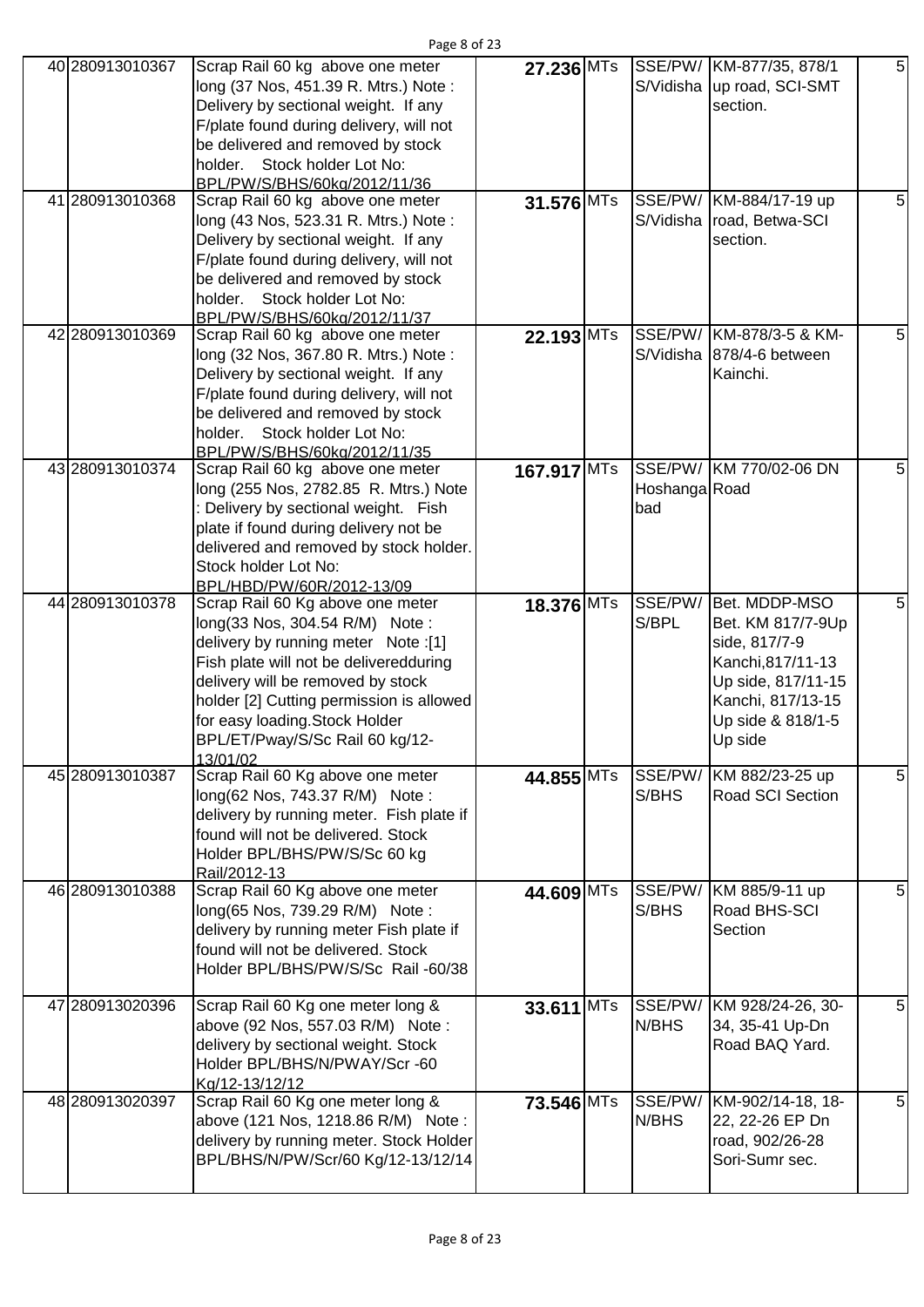| 49 280913020398 | Scrap Rail 60 Kg one meter long &<br>above (137 Nos, 2186.75 R/M) Note:                                                                                                                                                                                                               | 131.948 MTs  | N/BHS               | SSE/PW/ KM-899/20-24, 24-<br>28, KM-899/23-27,                                         | 5 |
|-----------------|---------------------------------------------------------------------------------------------------------------------------------------------------------------------------------------------------------------------------------------------------------------------------------------|--------------|---------------------|----------------------------------------------------------------------------------------|---|
|                 | delivery by running meter. Fish plate<br>will be removed and not to be<br>delivered, if any. Stock Holder<br>BPL/BHS/N/PWAY/Scr/60 Kg/12-<br>13/12/11                                                                                                                                 |              |                     | 900/2-4, 4-8, 8-12<br>EP dn road, Sori-<br>Sumr Sec.                                   |   |
| 50 280913020420 | Scrap Rail 60 Kg above one meter long<br>(96 Nos, 271.72 R/M) Note: delivery<br>of the material by measurement. Stock<br>Holder BPL/HD/N/013/60 Kg/1                                                                                                                                  | 16.396 MTs   | N/Harda             | SSE/PW/ KM-711/13-15 Up,<br>712/6-10 Dn, 712/5-<br>7 Up, 711/16-18<br>Dn.              | 5 |
| 51 280913020434 | Sc. Rail 60 kgs 1 Mtr longs & above (42 Nos,<br>467.59 R/Mtr. Note:- Delivery by Sectional<br>weight Note:- Fish plates Joggled fishe plates<br>will be removed before delivery and will not<br>be dilivered if any<br>Stock<br>Holder lot No. BPL/BHS/S/PW/SCR/60 Kgs<br>/2012-13/03 | 28.214 MTs   | SSE/P.WAY/<br>S/BHS | Km.877/13-15 UP RD<br><b>SMT-SCI Section</b>                                           | 5 |
| 52 280913020435 | Sc. Rail 60 kgs 1 Mtr longs & above (72 Nos,<br>493.81 R/Mtr.) Note:- Delivery by Sectional<br>weight<br>Fish plates to be removed before<br>delivery.<br>Stock Holder lot<br>No.BPL/BHS/N/P.WAY/SCR 60 KG/2012-<br>13/12/13                                                          | 29.796 MTs   | N/BHS               | SSE/P.WAY/ Km 912/10-16,11-13 &<br>913/1-3,5-9,2-4 DN UP<br>Between GLG-PAL<br>section | 5 |
| 53 280913030488 | Scrap Rail 60 Kg 3rd class above one<br>meter long(179 Nos, 2124.22 R/Mtr.)<br>Note:1- Delivery by sectional<br>weighment 2- Joggle fish plate may be<br>removed before delivery Stock Holder<br>Lot NO: BPL/BAQ/60 kg/R/ 2012-13/17                                                  | 128.175 MTs  | <b>AQ</b>           | SSE/PW/B KM 951/5-7,15-17,21-<br>23,25-27 Up Road                                      |   |
| 54 280913030489 | Scrap Rail 60 Kg above one meter<br>long(311 Nos, 3468.91 R/Mtr.) Note:1-<br>Delivery by sectional<br>weighment(Running meter) 2- If any<br>fish plate found during delivery and<br>removed by stock holder Stock Holder<br>Lot NO: SSE/PW/N/BPL/Sc R 60 kg/12-<br>13/02/02           | 209.314 MTs  | /BPL                | SSE/PW/N (1) KM EP No. 852/38-<br>40 DN Road (2) KM<br>EP No. 853/21-25 Up<br>Road     |   |
| 55 280913030490 | Scrap Rail 60 Kg above one meter<br>long(79 Nos, 546.96 R/Mtr.) Note:1-<br>Delivery by sectional<br>weighment(Running meter) 2- If any<br>fish plate found during delivery and<br>removed by stock holder Stock Holder<br>Lot NO: SSE/PW/N/BPL/Sc R 60 kg/12-<br>13/02/03             | $33.003$ MTs | /BPL                | SSE/PW/N (1) KM EP No. 847/26-<br>24 DN Road SUW                                       |   |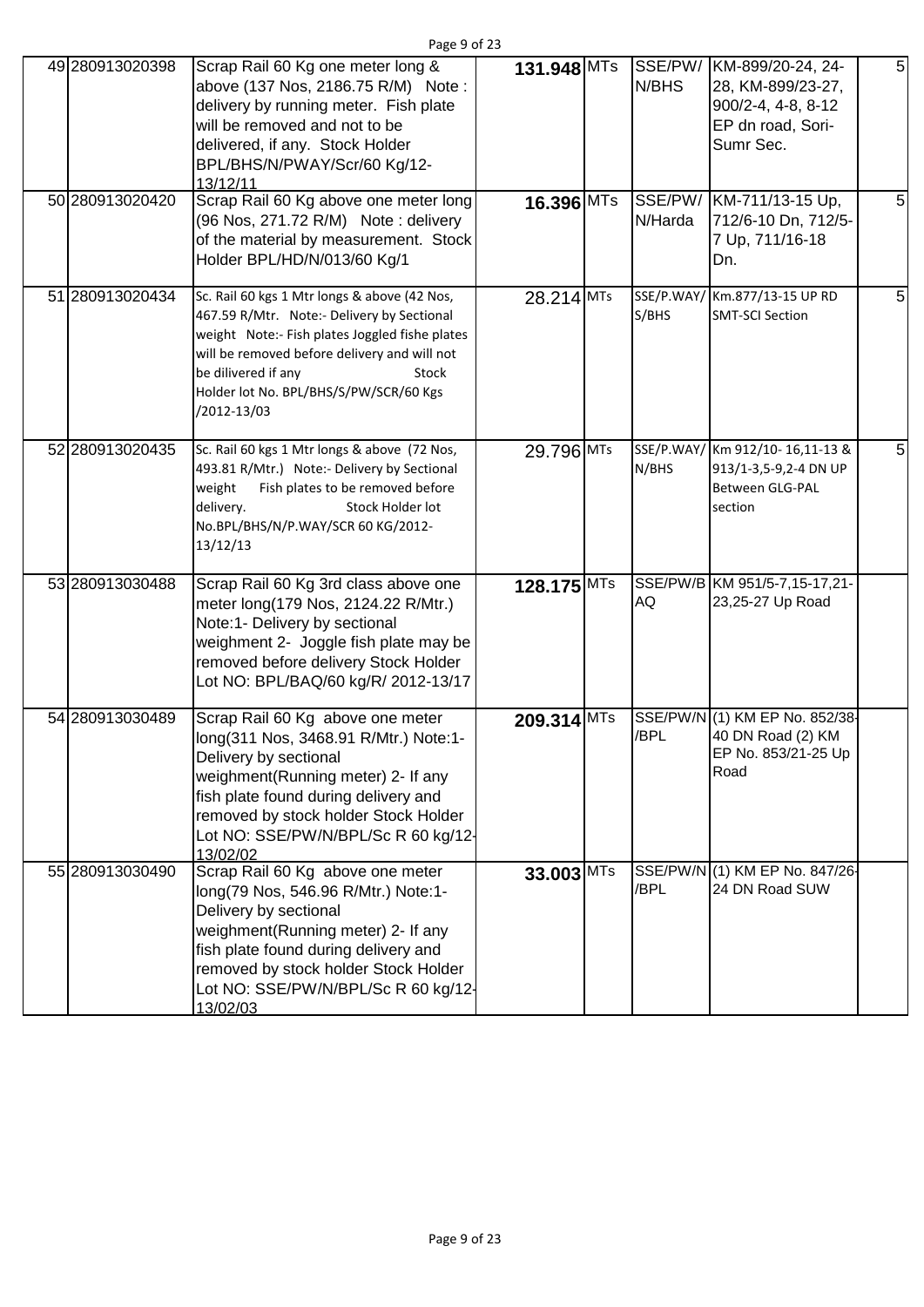| 56 280913030491 | Scrap Rail 60 Kg III Class above one<br>meter long(107 Nos, 704.21 R/Mtr.)<br>Note:1- Delivery by Running meter) 2-<br>Cutting permission may be allowed for<br>easy loading 3- Fish plate will not be<br>delivered during delivery and removed<br>by stock holder Stock Holder Lot NO:<br>BPL/PW/S/ Sc Rail/60 kg/12-13/02/04                                        | 42.492 MTs               | /BPL                   | SSE/PW/S Bet.BKA-ODG with<br>ODG yard bet. Km<br>800/3-7 up side<br>800/11-13,13-15 up<br>side, 800/14-16Dn<br>side 800/21-23 up<br>side, 800/26-28 Dn<br>side, 800/32-34 Dn<br>side Near Ballast sdg.<br>800/31-33 up side<br>near Rly Qtr. ODG &<br>801/15-17 up side<br>near gate 240 |   |
|-----------------|-----------------------------------------------------------------------------------------------------------------------------------------------------------------------------------------------------------------------------------------------------------------------------------------------------------------------------------------------------------------------|--------------------------|------------------------|------------------------------------------------------------------------------------------------------------------------------------------------------------------------------------------------------------------------------------------------------------------------------------------|---|
| 57 280913030517 | Scrap Rail 60 Kg one meter long and<br>above (95 Nos, 1683.67 R/Mtr.) Note:1-<br>Delivery by sectional<br>weighment(Running meter) 2- Fish<br>plates to be removed before delivery.<br>3.SEJ stock rail/tongue rail will be<br>delivered after cutting of tail end which<br>will not be delivered. Stock Holder Lot<br>NO: BPL/BHS/N/PWAY/SCR/60<br>Kg/2012-13/02/02  | $101.593$ <sup>MTs</sup> | SSE/PWA<br>Y/N/BHS     | KM-900/30-32 &<br>901/2-4, 10-12 EP Dn<br>Road, Sori-Sumr Sec.                                                                                                                                                                                                                           |   |
| 58 280913030518 | Scrap Rail 60 Kg one meter long and<br>above (133 Nos, 1694.53 R/Mtr.)<br>Note:1- Delivery by sectional<br>weighment(Running meter) 2- Fish<br>plates to be removed before delivery.<br>3.SEJ stock rail/tongue rail will be<br>delivered after cutting of tail end which<br>will not be delivered. Stock Holder Lot<br>NO: BPL/BHS/N/PWAY/SCR/60<br>Kg/2012-13/02/03 | 102.248 MTs              | SSE/PWA<br>Y/N/BHS     | KM-901/14-16, 18-22,<br>22-24, 24-26, 26-28,<br>& 902/6-8, 8-12, Sori-<br>Sumr Sec.                                                                                                                                                                                                      |   |
| 59 281912070073 | Scrap Rail 90 Lbs III/C above one<br>meter long (114 Nos, 592.22 R/Mtr.)<br>Note: Delivery by Sectional weight<br>Stock Holder's Lot No:<br>BPL/BIN/PW/SC/90 LBS/7/12-13/21                                                                                                                                                                                           | 26.419 MTs               | <b>BINA</b>            | SSE/PW/ EP 1338 to 1352,<br>Near<br>path<br>Loco<br>way, Bina dn yard.                                                                                                                                                                                                                   | 5 |
| 60 280912110235 | Scrap Rail 90 Lbs one meter and<br>above (106 Nos, 470.52 R./Meter)<br>Note: Delivery by Sectional weight.<br>Stock Holder's Lot No:<br>BPL/BHS/N/Pway//SCR/90 Lbs/2012-<br>13/10/02                                                                                                                                                                                  | 20.990 MTs               | SSE/PW<br>AY/N/BH<br>S | KM-910/27-29,<br>911/23-27, 30-32<br>EP Dn & Up GLG<br>yard                                                                                                                                                                                                                              | 5 |
| 61 280912120264 | Scrap Rail 90 Lbs 3rd class above one<br>meter long(44 Nos, 300.18 R/Mtrs)Note-<br>Delivery by Running meter only Stock<br>Holder Lot No:BPL/PW/S/SCR 90R/12-<br>13/11/04                                                                                                                                                                                             | 13.391 MTs               | S/BPL                  | SSE/PW/ MDDP Yard - KM<br>814/8-10 DN side,<br>814/9-11 Up side,<br>near Railway<br>quarter, MDDP,<br>814/11-13 between<br>up loop to up goods<br>and 814/20-22 DN<br>Side.                                                                                                              | 5 |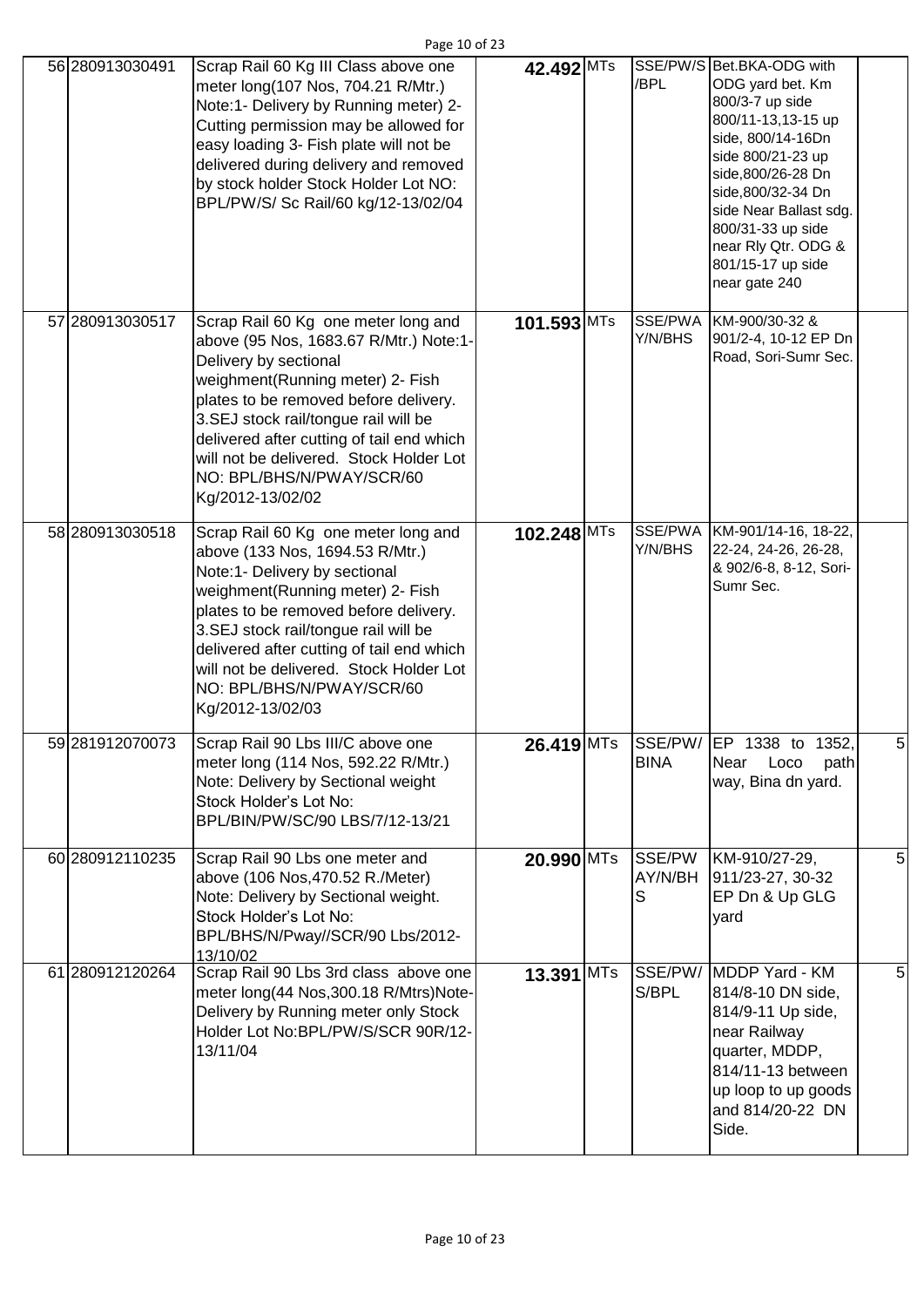|        | 62 280913010381 | Scrap Rail 90 Lbs above one meter<br>long (105 Nos, 672.04 R. Mtrs.) Note :1-<br>Delivery by sectional weight 2- cutting<br>may be allowed for easy loading Stock<br>holder Lot No: BPL/BIN/Scrap/ 90 Lbs<br><b>Rail /08</b>                                                                                                                                                                                                                                           | 29.98 MTs    | <b>BINA</b>            | SSE/PW/ KM 1276A - 1278-<br>A LH Side Near old<br>Bridge BIN yard                            | 5 |
|--------|-----------------|------------------------------------------------------------------------------------------------------------------------------------------------------------------------------------------------------------------------------------------------------------------------------------------------------------------------------------------------------------------------------------------------------------------------------------------------------------------------|--------------|------------------------|----------------------------------------------------------------------------------------------|---|
|        | 63 280913020421 | Scrap 90 Lbs rail above one meter long<br>(86 Nos, 897.63 R/Mtr). Delivery by<br>running meter. Stock Holder Lot No<br>BPL/SSE/PW/M/ASKN/Scrap Rail 90<br>Lbs/2012/05                                                                                                                                                                                                                                                                                                  | 40.043 MTs   | Ashok<br>Nagar         | SSE/PW/ KM-1012/5-6 LH<br>and 1012/9-10 LH<br>side GVB yard.                                 | 5 |
|        | 64 280913020422 | Scrap 90 Lbs rail above one meter long<br>(61 Nos, 646.63 R/Mtr). Delivery by<br>running meter. Stock Holder Lot No<br>BPL/SSE/PW/M/ASKN/Scrap Rail 90<br>Lbs/2012/04                                                                                                                                                                                                                                                                                                  | 28.846 MTs   | Ashok<br>Nagar         | SSE/PW/ KM-1012/2-3 LH<br>side GVB yard.                                                     | 5 |
|        | 65 280913010382 | Scrap Rail 100 Lbs above one meter<br>long (46 Nos, 493.85 R. Mtrs.) Note:<br>Delivery by sectional weight Stock<br>holder Lot No: BPL/BINA/PW/SC/100<br>Lbs Rail/6                                                                                                                                                                                                                                                                                                    | $24.544$ MTs | SSE/PW/<br><b>BINA</b> | <b>BINA Yard Bet.</b><br>Track KM BIN/1178-<br><b>BIN/1204 &amp; KM BIN</b><br>2052-BIN/1212 | 5 |
|        | 66 280913010331 | Scrap Rail 100 Lbs one meter and<br>above one meter long (79 Nos, 844.74<br>R. Mtrs.) Note: Delivery by sectional<br>weight Stock holder Lot No:<br>BPL/BINA/PW/SC/100<br>Lbs/2012/12/346                                                                                                                                                                                                                                                                              | 41.983 MTs   | <b>BINA</b>            | SSE/PW/ KM BIN/2044-<br><b>BIN/2046 UP Yd</b><br><b>BINA</b>                                 | 5 |
| P. WAY |                 |                                                                                                                                                                                                                                                                                                                                                                                                                                                                        |              |                        |                                                                                              |   |
|        | 67 280913020423 | Scrap MS Melting consisting of Scrap<br>rail 52 Kg below one meter long (61.66<br>R/Mtr), 90 Lbs below one mtr long<br>(39.22 R/Mtr), Rail 60 Kg below one<br>meter long (13.28 R/Mtr), 82 Lbs below<br>one meter long (19.68 R/Mtr) MS Xing<br>bolt, Scrap corrision lines (8900 Nos),<br>MS cotters (4050 Nos) etc. Note:<br>Delivery by actual weight. Stock<br>Holder Lot No HD/S/Melting/12-13/07                                                                 | 14.720 MTs   | S/Harda                | SSE/PW/ KM-670/10-12 to<br>Office compound                                                   | 5 |
|        | 68 280913020427 | Unserviceable scrap consisting of<br>Stack No 1 V/R 52 Kg 1-12 Illrd class<br>10 Nos, Reduse V/R, Stack No 2 Scrap<br>rail 52 Kg Illrd class below 1 mtr long -<br>34 Pieces, Stack No 3 scrap rail 60 Kg<br>Illrd class below one meter long - 14<br>Nos, Stack No 4 - scrap rail piece w/o<br>heel = 107 Nos, Stack No 5 - left over<br>MS melting or rail. Note: Delivery by<br>actual weight Stock Holder Lot No<br>BPL/PW/S/Sc. Melting pt & Xing/12-<br>13/01/05 | 8.756 MTs    | SSE/PW/<br>S/BPL       | SSE/PW/South/BP<br>L in Office<br>compound.                                                  | 5 |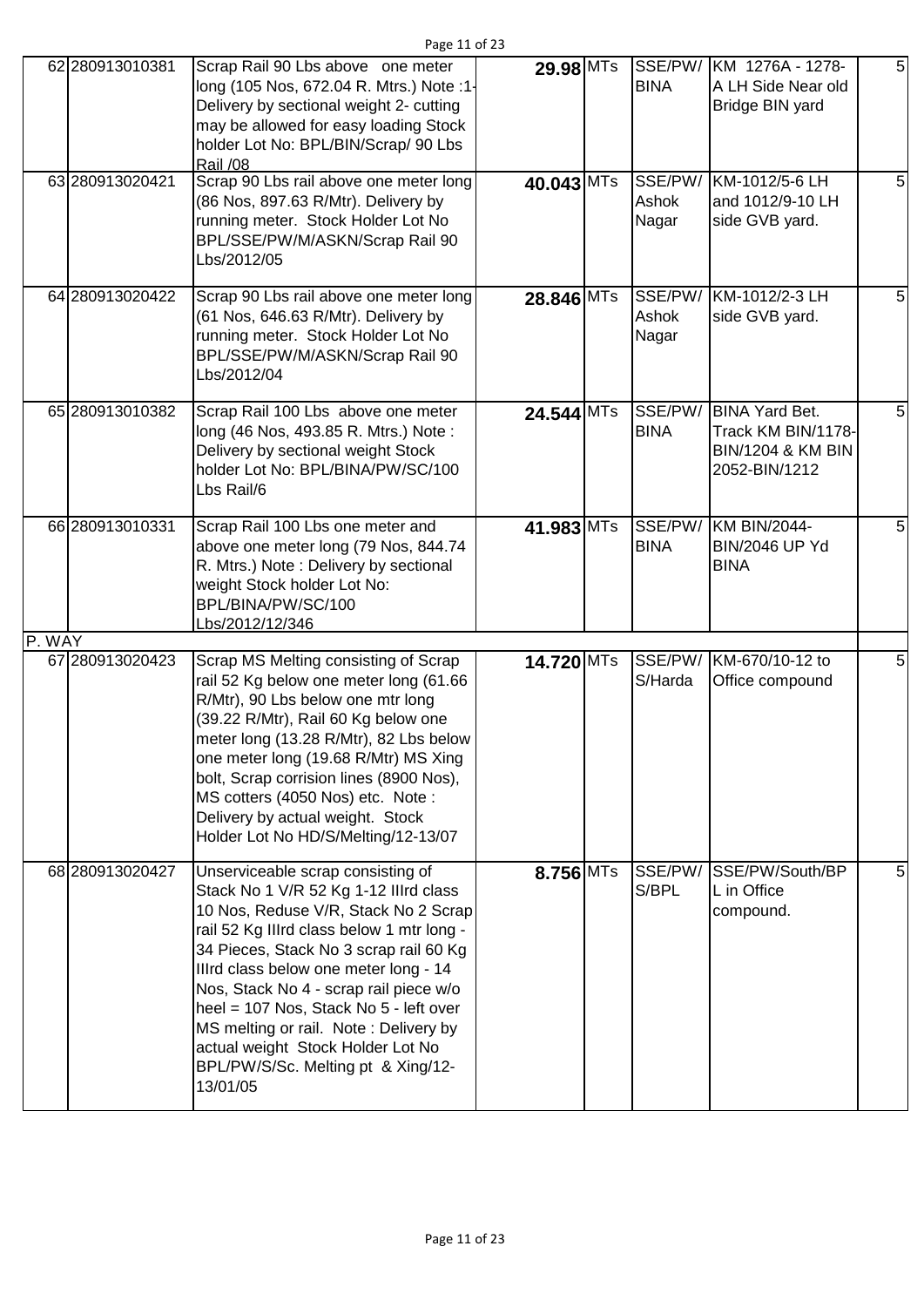| 69 280913020428 | Unserviceable scrap - CMS Xing 52 Kg<br>1-12 IIIrd class. Note: Delivery by<br>numbers only. Stock Holder Lot No<br>BPL/PW/S/Sc. CMS Xing/12-13/02/02                                                                                                                                                                                                          | 15.000 Nos   | S/BPL                                    | SSE/PW/ Between ODG yard,<br>Bet KM /00/14-16<br>Dn side, KM-800/20-<br>24 Dn side, KM-<br>801/12-14 Dn side                                                                                                                                           | 5 |
|-----------------|----------------------------------------------------------------------------------------------------------------------------------------------------------------------------------------------------------------------------------------------------------------------------------------------------------------------------------------------------------------|--------------|------------------------------------------|--------------------------------------------------------------------------------------------------------------------------------------------------------------------------------------------------------------------------------------------------------|---|
| 70 280913020429 | Unserviceable scrap consisting of CI<br>Gr. I broken, Stack No 1 - CI insert with<br>ERC & w/o ERC - 1730 Nos, Stack No<br>2 - Cl block off sizes - 471 Nos Stack<br>No 3 - Broken CI Chair of SEJ -172<br>Nos, Stack No 4 - Broken CST-9<br>single = 19 Nos. Delivery by actual<br>weighment only. Stock Holder's Lot No<br>BPL/PW/S/Sc. CI Gr. I/12-13/02/03 | 9.607 MTs    | S/BPL                                    | SSE/PW/ SSE/PW/South/BP<br>L in Office<br>compound.                                                                                                                                                                                                    | 5 |
| 71 280913030521 | Sc. 90 Lbs points & xing rails broken &<br>crack. (02 Nos) Sc. 52 Kg point & xing<br>rails broken & crack. (111 Nos) Sc. 60<br>Kg point & xing rails broken & crack.<br>(26 Nos). Delivery by actual weight.<br>Stock Holder Lot No BPL/PW/N/Sc.<br>Xing/Sleeper/02/04                                                                                         | 38.519 MTs   | Y/N/BPL                                  | SSE/PWA KM-EP No 848/8-6<br>SUW yard Dn road,<br>KM EP No 847/24-22<br>SUW yard Dn road                                                                                                                                                                |   |
| 72 280913020401 | Unservicable scrap 52 Kg CMS xing<br>wooden 1 in 81/2. Delivery by Number.<br>Stock Holder Lot No<br>BPL/SSE/PWAY/Yd/ET/2012-13/35                                                                                                                                                                                                                             | 16.000 Nos   | Yard/ET                                  | SSE/PW/ GC4 pole No HER<br>1037-HER 1027                                                                                                                                                                                                               | 5 |
| 73 280913030499 | Scrap MS Melting consisting of [1]SC<br>Slide chair 52 kg(170 Nos)[2]Sc. Slide<br>chair 90 Lbs (110 Nos) [3] Sc.MS CB<br>plate(500 Nos) round hole & square<br>hole(50 Nos) Note: Delivery by<br>number Stock Holder Lot<br>NO:BPL/BHS/S/PW/Sc /Slide<br>chair/2012/13/07                                                                                      | 830.000 Nos  | /BHS                                     | SSE/PW/S KM 880/23-25 Up<br>Road SCI Yard                                                                                                                                                                                                              |   |
| 74 280913030492 | [A]-Scrap CMS Xing 60 kg 1-12 T-4220<br>3rd class- 7 Nos [B]- Scrap CMS Xing<br>52 kg 1-12 T-4724 3rd class - 13<br>NosNote: Delivery by Nos Stock Holder<br>Lot NO: BPL/PW/S/Sc CMS Xing/12-<br>13/02/05                                                                                                                                                      | $20.000$ Nos | /BPL                                     | SSE/PW/S [A]Bet.HBJ yard Bet.<br>Km 829/32-34 DN<br>side 829/36 to 830/2<br>DN side & 831/9-11<br>Up side [B] Bet MSO-<br>yard Bet. KM 823/24-<br>26 Dn Side , 823/23-<br>25 Up side 823/29-31<br>Up side ,824/20-22<br>Dn Side & 824/24-26<br>Dn Side |   |
| 75 280912120286 | Scrap CI Gr. I CST9 single & intact<br>released from 52 Kg rail section Drg<br>No T478M. Note Delivery by numbers<br>only. Stock Holder's Lot No BPL SVPI<br>CST9 2012-13 11 02                                                                                                                                                                                | 6422.000 Nos | <b>SSE</b><br><b>PWAY</b><br><b>SVPI</b> | KM 1195 7 9 SVPI<br>Yard RH Side                                                                                                                                                                                                                       | 5 |
| 76 280912110241 | Scrap CI Gr. I CST 9 single intact<br>released from 52 Kg rail section Drg<br>No T478M. Note Delivery by numbers<br>only. Stock Holder's Lot No Scrap BPL<br>SVPI CST9 2012-13 10 01                                                                                                                                                                           | 6537.000 Nos | SSE/PW<br>AY/SVPI                        | KM-1195/7-10<br>Shivpuri Yard RH<br>Side                                                                                                                                                                                                               | 5 |

Page 12 of 23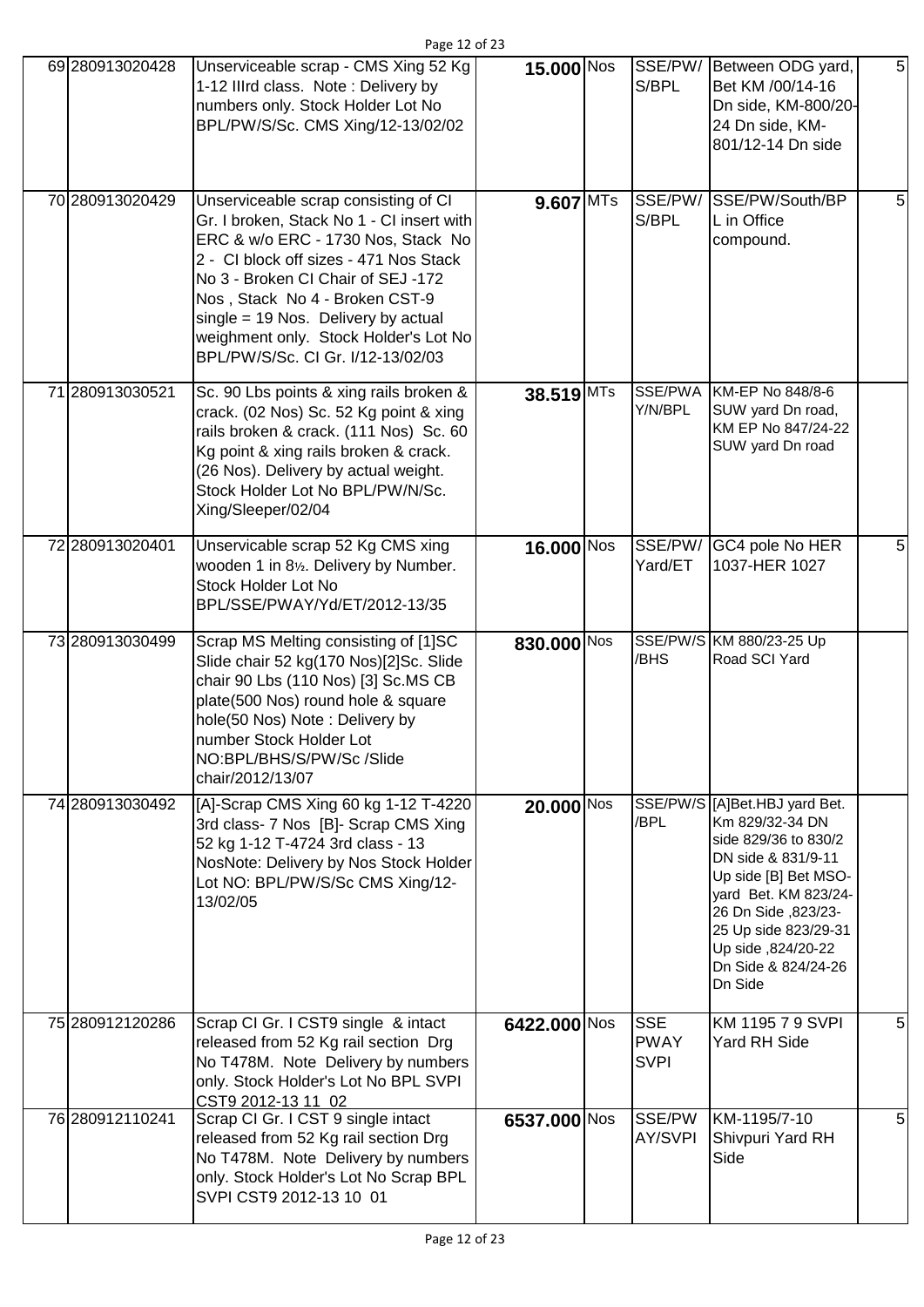| 77 280913010339 | Scrap C.I. Gr.I CST-9 Drg No. T-478<br>Single & Intact released from 52 kg<br>Rail section Note: Delivery by No.<br>Stock Holder lot No. BPL/SVPI/CST-<br>9/2012-13/16                                                                  | 8597.000 Nos                   | SSE/PW/<br><b>SVPI</b> | KM1195/6-8 SVPI<br>Yard RH Side                                                                                          | 5 |
|-----------------|-----------------------------------------------------------------------------------------------------------------------------------------------------------------------------------------------------------------------------------------|--------------------------------|------------------------|--------------------------------------------------------------------------------------------------------------------------|---|
| 78 280913030493 | Scrap CI Gr.I CST-9 Drg No. T-478<br>Single & Intact released from 52 kg<br>Rail section Note: Delivery by No. Stock<br>Holder Lot NO: BPL/SVPI/CST-9/12-<br>13/2/4                                                                     | 5300.000 Nos                   | <b>VPI</b>             | SSE/PW/S KM 1195/7-8/In SVPI<br>Yard RH Side                                                                             |   |
| 79 280913030494 | Scrap CST-9 plate Single/Intact CI<br>Gr.I Drg No. T-478(M) released from<br>52 kg Rail section Note: Delivery by<br>No.Stock Holder Lot NO:<br>BPL/MOJ/PW/CST-9/12-13/2/19                                                             | 7400.000 Nos                   | SSE/PW/<br>Mohana      | KM 1295/4-5 RHS of<br>Loop Line in PHNR<br>Yard                                                                          |   |
| 80 280913030495 | Scrap CST-9 plate Single/Intact CI<br>Gr.I Drg No. T-478(M) released from<br>52 kg Rail section Note: Delivery by<br>No.Stock Holder Lot NO:<br>BPL/MOJ/PW/CST-9/12-13/2/16                                                             | 5000.000 Nos                   | SSE/PW/<br>Mohana      | KM 1295/3-4 RHS of<br>Loop Line in PHNR<br>Yard                                                                          |   |
| 81 280913030516 | Released from 52 Kg Rail section CI<br>Gr. I CST-9 Drg No T-478 single &<br>intact. Delivery by Nos. Stock Holder<br>Lot No BPL/SVPI/CST-<br>9/2012/2013/2/3.                                                                           | 1517.000 Nos                   | SSE/PWA<br>Y/SVPI      | KM-1169/9 to 1170/0<br><b>KLRS</b> yard RH side                                                                          |   |
| 82 280913020437 | Scrap CST-9 coupled broken corroded<br>with key cotters & tie bars Note:<br>Delivery will be given by actual weight.<br>Stock Holders Lot No BPL/PW/N/Sc.<br>CST-9/02                                                                   | 91.446 MTs                     | SSE/PW/<br>N/BPL       | At BPL Loco from<br>dead end at Harda<br>line to unit No 7 tool<br>box.                                                  | 5 |
| 83 280913010343 | (A) Scrap Broken CST-9 Coupled-293<br>Nos (B) Scrap Broken CST-9 single<br>with attached broken tie bars & cotters<br>corroded -1028 Nos Note: Delivery by<br>actual weight Stock Holder Lot No:<br>BPL/PW/N/SC C.I.Gr.II/2012-13/12/02 | 70.277 MTs                     | SSE/PW/<br>N/BPL       | [1]KMEP No.<br>1260/G-1260 M<br>NSZ Yard[2]KM EP<br>No.1278G-839/20<br><b>NSZ Yard</b>                                   | 5 |
| 84 281912030175 | Scrap STS T-10273 (153 Lbs) W/out<br>distance piece & keys.<br>Note: Delivery by Number.<br>Stock holder lot No:<br>BPL/'S'BPL/STS1/11-12/02/18                                                                                         | $253.000\overline{\text{Nos}}$ | SSE/PW/<br>S/BPL       | Bet. MSO yard KM<br>824/19-17Up<br>side,<br>824/18-16Dn<br>Side,<br>824/15-13Up<br>side,<br>& 824/1 to 823/33<br>Up side | 5 |
| 85 280912110243 | Scrap xing STS with or without slide<br>chairs and attached with slide chairs in<br>24 Nos. (248 Nos) Note: Delivery will<br>be given by R/Mtr. Stock Holders Lot<br>No BPL/PW/North/Sc xing sleeper/12-<br>13/10/14                    | $22.944$ MTs                   | SSE/PW<br>Y/N/BPL      | EP NSZ 1260 H to<br>NSZ 1260 M NSZ<br>Yard                                                                               | 5 |
| 86 280913030522 | Scrap STS crossing sleeper with or<br>without slide chairs of Drg No M-455.<br>Delivery by Sectional weight/running<br>meter. Stock holder lot No<br>ST.Crossing/SSE/PWAY/2012-13/21                                                    | $31.957$ MTs                   | SSE/PW<br>AY/SVPI      | KM-1169/4<br>to<br>1170/4 KLRS yard<br>RH side                                                                           |   |
| 87 280913030523 | Scrap ST sleeper M/L 171 LBS & 168<br>Lbs with pad plate & without pad plate.<br><b>Stock Holder Lot No</b><br>BPL/BHS/N/Pway/SCR/STS/2012-<br>13/02/02. Note: Delivery by Numbers.                                                     | 316.000 Nos                    | SSE/PW/<br>N/BHS       | KM-911/0-4 EP Dn<br>road, GLG yard.                                                                                      |   |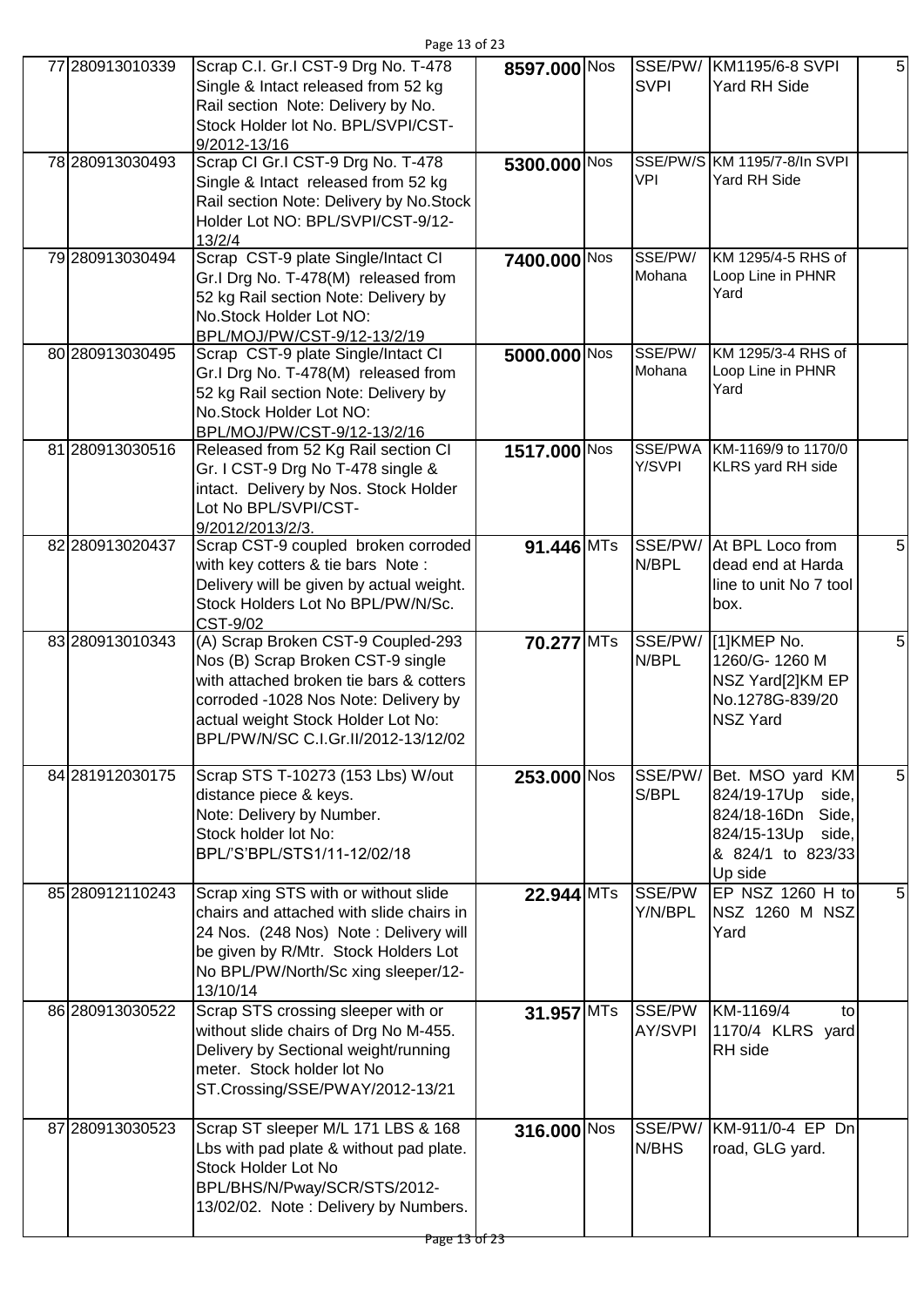| 88 280913020426 | Scrap ST sleeper M/L 171 LBS & 168      | 212.000 Nos  | SSE/PW/ | KM-929/36-38<br><b>EP</b>       | 5 |
|-----------------|-----------------------------------------|--------------|---------|---------------------------------|---|
|                 | Lbs with pad plate & without pad plate. |              | N/BHS   | Dn road, BAQ yard               |   |
|                 | Drg No T-460 M & T-10273 M. Stock       |              |         |                                 |   |
|                 | Holder Lot No                           |              |         |                                 |   |
|                 |                                         |              |         |                                 |   |
|                 | BPL/BHS/N/Pway/SCR/STS/2012-            |              |         |                                 |   |
|                 | 13/12/27. Note: Delivery by Numbers.    |              |         |                                 |   |
|                 |                                         |              |         |                                 |   |
| 89 280913030519 | Scrap ST Sleeper Drg No T-460 B,        | 365.000 Nos  | SSE/PW  | At BPL Loco dead                |   |
|                 | Scrap MS pad plate attached ST          |              |         | AY/N/BPL end at Harda line to   |   |
|                 | sleeper = 94 Nos on 47 STS. Delivery    |              |         | unit No 7 tool box.             |   |
|                 | by numbers. Stock Holder Lot No         |              |         |                                 |   |
|                 |                                         |              |         |                                 |   |
|                 | BPL/PW/N/Sc. STS/12-13/02/06            |              |         |                                 |   |
|                 |                                         |              |         |                                 |   |
| 90 280913030520 | Scrap ST Sleeper Drg No T-460 B,        | 379.000 Nos  | SSE/PW  | KM EP No BPL                    |   |
|                 | Scrap MS pad plate attached ST          |              |         | AY/N/BPL 1018B BPL-1022 B       |   |
|                 | sleeper = 24 Nos on 12 STS. Delivery    |              |         | BPL yard Near the               |   |
|                 | by numbers. Stock Holder Lot No         |              |         | old<br>good<br>shed             |   |
|                 | BPL/PW/N/Sc. STS/12-13/02/05            |              |         | office, BPL                     |   |
|                 |                                         |              |         |                                 |   |
| 91 280913030496 |                                         |              |         | SSE/PW/S KM 880/17-21,19-       |   |
|                 | Scrap ST Sleeper M/L 171 Lbs (148       | 167.000 Nos  |         |                                 |   |
|                 | Nos) & 168 Lbs(19 Nos) with pad plate   |              | /BHS    | 21,21-25,23-25 Up               |   |
|                 | & without pad plate Note: Delivery by   |              |         | Rd. SCI Yard                    |   |
|                 | Number Stock Holder Lot NO:             |              |         |                                 |   |
|                 | BPL/BHS/S/PW/Sc.ST Sleeper/12-          |              |         |                                 |   |
|                 | 13/6                                    |              |         |                                 |   |
| 92 280913030497 | Scrap S.T.S. 171 Lbs (23 Nos) & 168     | 138.000 Nos  |         | SSE/PW/S KM 873/5-7,9-11,11-    |   |
|                 | Lbs(115Nos) Note: Delivery by Number    |              | /BHS    | 13, Up Rd. SMT Yard             |   |
|                 |                                         |              |         |                                 |   |
|                 | Stock Holder Lot NO:                    |              |         |                                 |   |
|                 | BPL/BHS/S/PW/Sc.STS/12-13/2             |              |         |                                 |   |
| 93 280913030498 | Scrap P&Xing C/Rail, G/Joint Material   | 53.197 MTs   |         | SSE/PW/N KM 911/12-14,16-       |   |
|                 | Piece Note: Delivery by actual weight   |              | /BHS    | 18,22-24,24-26,26-              |   |
|                 | Stock Holder Lot NO:                    |              |         | 28, & 911/27-29, 29-            |   |
|                 | BPL/BHS/N/PW/SCR/P&XING/12-             |              |         | 31,35-37 Up & DN                |   |
|                 | 13/01/7                                 |              |         | Rd. GLG Yard                    |   |
| 94 281912060021 | [1] Scrap Broken C.I. Pot 80 Lbs with   | $21.314$ MTs | SSE/PW/ | Near the ART BPL                | 5 |
|                 |                                         |              | N/BPL   |                                 |   |
|                 | attached Tie bar & cotters coupled      |              |         | Line & RPF Rest                 |   |
|                 | corroded                                |              |         | House in BPL Loco               |   |
|                 | [2] Scrap Broken C.I. Pot 80 Lbs with   |              |         |                                 |   |
|                 | attached Tie bar & cotters Single       |              |         |                                 |   |
|                 | corroded                                |              |         |                                 |   |
|                 | Note: Delivery by actual weight         |              |         |                                 |   |
|                 | Stock holder lot No: BPL/PW/N/Sc. CI    |              |         |                                 |   |
|                 | Pot/12-13/04/01                         |              |         |                                 |   |
| 95 281912060027 | Scrap Point & Xing S.T. Sleeper with or | $15.491$ MTs | SSE/PW/ | KM 880/19-21<br>Up <sub>l</sub> | 5 |
|                 |                                         |              |         |                                 |   |
|                 | without slide chair                     |              | S/BHS   | Rd. at SCI Yard                 |   |
|                 | Note: Delivery by Running Meter         |              |         |                                 |   |
|                 | (Measurement basis)                     |              |         |                                 |   |
|                 | Stock holder lot No:                    |              |         |                                 |   |
|                 | BPL/BHS/PW/S/Scrap Pt.&                 |              |         |                                 |   |
|                 | Xing.STS/12-13/04/04                    |              |         |                                 |   |
| 96 280913010385 | Scrap Steel P&C Sleeper off size with   | $13.563$ MTs |         | SSE/PW/ KM 1011/15-16 RH        | 5 |
|                 |                                         |              |         |                                 |   |
|                 | or without slide chair for 52 kg        |              |         | Ashoknag and km 1012/11-12      |   |
|                 | T/out(101 Nos, 367.12 R/Mtr.) Note:     |              | ar      | LH side in GVB                  |   |
|                 | Delivery by Running meter Sock Holder   |              |         | yard                            |   |
|                 |                                         |              |         |                                 |   |
|                 | Lot NO;BPL/ASKN/PW/P&Csleeper/12-       |              |         |                                 |   |
|                 | 13/06                                   |              |         |                                 |   |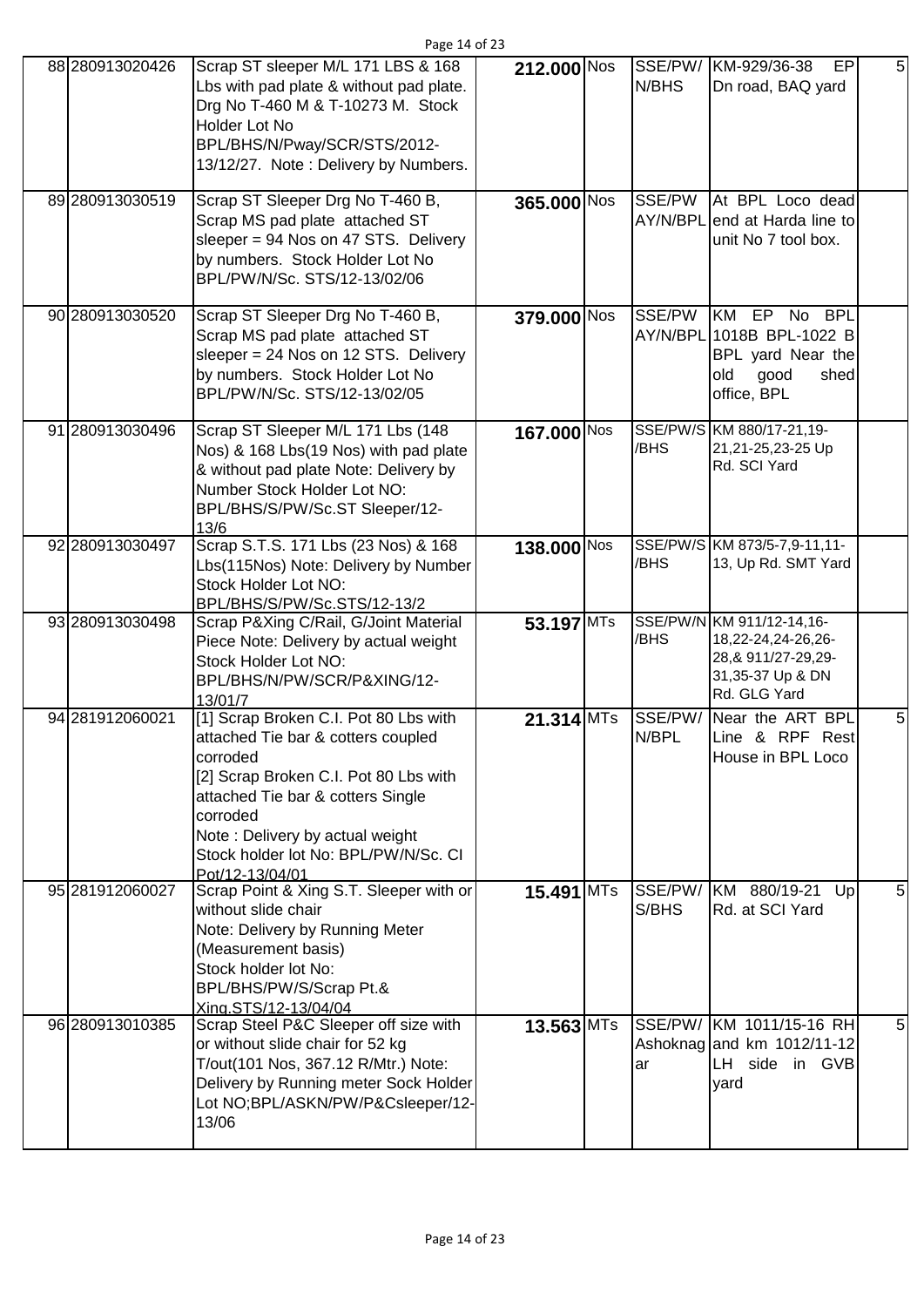| 97 280913010386      | Scrap Steel P&C Sleeper off size with<br>or without slide chair for 52 kg<br>T/out(277 Nos, 991.49 R/Mtr.) Note:<br>Delivery by Running meter Sock Holder<br>Lot NO;BPL/ASKN/PW/P&Csleeper/12-<br>13/07                                                                                             | 36.820 MTs  | ar                       | SSE/PW/ KM 995/9 to 996/8<br>Ashoknag LH & RH side in<br><b>KXB</b> yard                            | 5              |
|----------------------|-----------------------------------------------------------------------------------------------------------------------------------------------------------------------------------------------------------------------------------------------------------------------------------------------------|-------------|--------------------------|-----------------------------------------------------------------------------------------------------|----------------|
| 98 281912060028      | Released Girder Bridge Span<br>1x7.00 M<br>1x6.18 M<br>1x7.17 M<br>1x12.2 M (04 Span)<br>Note: Delivery by actual weight<br>Stock holder lot No:<br>BPL/BHS/N/PW/SCR/GB/11-12/03/69                                                                                                                 | 35.685 MTs  | SSE/PW/ KM<br>N/BHS      | $903/22 - 24$<br>&<br>904/8-10 & 906/14-<br>16 Dn Rd. SUMR-<br><b>GLG Section</b>                   | $\overline{5}$ |
| 99 280912110239      | Scrap SEJ, G/Joint, P Xing material off<br>size. Note: Delivery by actual weight.<br>Stock Holder Lot No BPL/BHS/S/PW/P<br>Xing/2012-13/21.                                                                                                                                                         | 14.917 MTs  | sha                      | SSE/PW KM-889/27-29, 23-<br>AY/S/Vidi 25 & KM-890/13-15<br>Up road, BHS Yard                        | $\overline{5}$ |
| 100 280912080095     | Scrap C.I. Gr.II C.I. Pots Coupled with<br>Tiebars 100 Lbs broken Note: Delivery<br>by actual weight Stock Holder lot No.<br>BPL/HD/N/CI Gr.II/17                                                                                                                                                   | 11.245 MTs  | SSE/PW/<br>N/HD          | KM 696/39 to<br>697/01                                                                              | $\overline{5}$ |
| 101 280913020438     | Scrap CI pots break & pair (broken<br>mixed) tie bar. Note Delivery by actual<br>weight. Stock Holder's Lot No<br><b>BPL/BIN/Scrap/CI POTS/7</b>                                                                                                                                                    | 94.632 MTs  | <b>BINA</b>              | SSE/PW/ Bin Yard Bet. Track<br><b>KM BIN/1178-</b><br><b>BIN/1204 &amp; KM BIN</b><br>2052-BIN/1212 | 5              |
| <b>OTHER FERROUS</b> |                                                                                                                                                                                                                                                                                                     |             |                          |                                                                                                     |                |
| 102 280912120275     | Scrap G.I. Wire & Signal Wire                                                                                                                                                                                                                                                                       | 4.500 MTs   | SSE/Sig/<br>C/BPL        | A Area of<br>SSE/Sig./C/Compo<br>und NS/CRWS/BPL                                                    | 5              |
| 103 280912120292     | Condemned CBC cupling Knuckle<br>claves and cuppler released from<br>diesel locomotives. Note If any other<br>material is found while delivery, which<br>is strictly restriced and It can not be<br>delivered. Stock Holder Lot No SSE<br>D ET 12 13 16                                             | 13.000 MTs  | <b>SSED</b><br><b>ET</b> | Scrap yard A-Area<br>Diesel loco shed ET                                                            | 5              |
| 104 280912090117     | Condemned NI and CI Component<br>such as Exhast manifoled, below<br>connactor with ferrous attachment<br>released from Diesel Locomotive.<br>Stock Holder's SSE/D/ET/12-13/09<br>Note: If any other material is found<br>while delivery, which is strictly<br>restricted & it can not be delivered. | $8.000$ MTs | SSE/D/ET                 | A- AREA / Bombay end,<br>DSL shed, Itarsi                                                           | 5              |
| 105 280913030475     | Condemned Ferrous R.B. Axle Box<br>with or without face plate Stock Holder<br>Lot No: ET/WRS/4/7                                                                                                                                                                                                    | $6.600$ MTs | SSE/C&<br>W(G)ET         | Wagon Repair<br>Shed ET (Stack<br><b>Bin No. 4)</b>                                                 |                |
| 106 280913030477     | Scrap Composite Brake Blocks Stock<br>Holder Lot No: ET/WRS/6/6                                                                                                                                                                                                                                     | 35.000 MTs  | SSE/C&<br>W(G)ET         | Wagon Repair<br>Shed ET (Stack<br>Bin No.6)                                                         |                |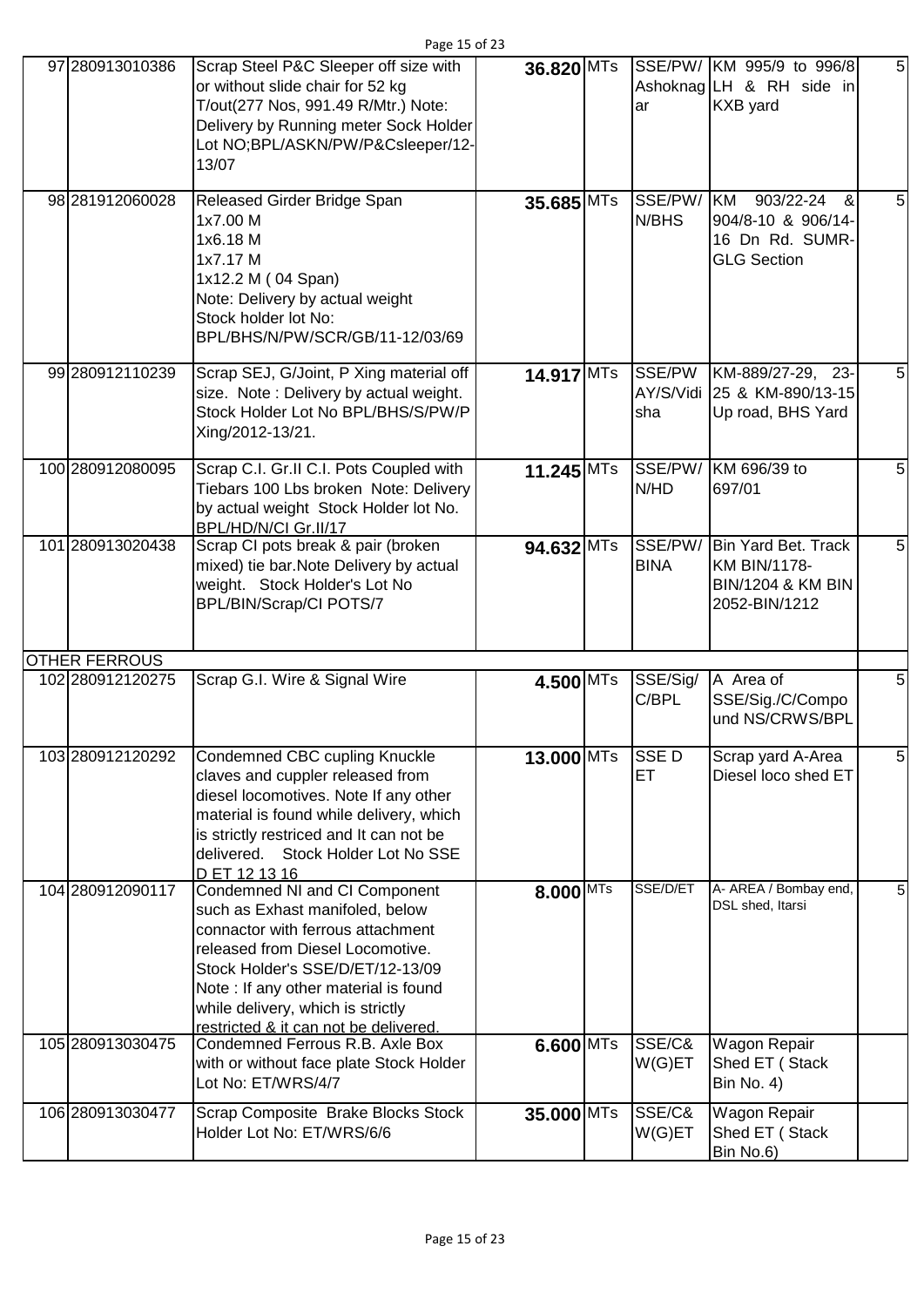|      | 107 280913030478                                   | Ferrous Scrap Consisting of sheets,<br>single plates, channel, Rivets, pipe BK<br>Cylinder, reservoir tank, doors side<br>pillers, bk gear components, Tiebar<br>pieces, screw coupling, equalising stay<br>rod, bk shoe hanger, adaptor, wedge<br>block, pin rod, side s bearer housing,<br>safety loopebornc beck, draw bar hook<br>buffer plunger, buffer socket, coach<br>wagon and other misc components<br>etc.Stock Holder Lot No: ET/WRS/1/5                                                                                                                                                                                                                                                                                                                                                                                                                                                                                                                                                                                                                                                                                                                                                                                                                                                                                                                                                                                                                                                                                                           | 40.000 MTs   | SSE/C&<br>W(G)ET | Wagon Repair<br>Shed ET (Stack<br>Bin No.1)                                          |    |
|------|----------------------------------------------------|----------------------------------------------------------------------------------------------------------------------------------------------------------------------------------------------------------------------------------------------------------------------------------------------------------------------------------------------------------------------------------------------------------------------------------------------------------------------------------------------------------------------------------------------------------------------------------------------------------------------------------------------------------------------------------------------------------------------------------------------------------------------------------------------------------------------------------------------------------------------------------------------------------------------------------------------------------------------------------------------------------------------------------------------------------------------------------------------------------------------------------------------------------------------------------------------------------------------------------------------------------------------------------------------------------------------------------------------------------------------------------------------------------------------------------------------------------------------------------------------------------------------------------------------------------------|--------------|------------------|--------------------------------------------------------------------------------------|----|
| .OCO |                                                    |                                                                                                                                                                                                                                                                                                                                                                                                                                                                                                                                                                                                                                                                                                                                                                                                                                                                                                                                                                                                                                                                                                                                                                                                                                                                                                                                                                                                                                                                                                                                                                |              |                  |                                                                                      |    |
|      | 108 280912120248<br>Forfieted.<br><b>MACHINERY</b> | Condemned ferrous engine hood and<br>chasis released from Diesel Loco No<br>18457, 17179 and 18439.<br>Stock Holders Lot No SSE/D/ET/12-<br>13/22                                                                                                                                                                                                                                                                                                                                                                                                                                                                                                                                                                                                                                                                                                                                                                                                                                                                                                                                                                                                                                                                                                                                                                                                                                                                                                                                                                                                              | 3.000 Nos    | SSE/D/ET         | Line No 10<br>Between<br>and 11, Near Wash<br>Basin, BB end in Diesel<br>shed/Itarsi |    |
|      | 109 280913010347                                   | Scrap Cond.[A] AT 25000/240V,10KVA                                                                                                                                                                                                                                                                                                                                                                                                                                                                                                                                                                                                                                                                                                                                                                                                                                                                                                                                                                                                                                                                                                                                                                                                                                                                                                                                                                                                                                                                                                                             | 24.000 Nos   |                  | SSE/TRD SSE(TRD)BINA                                                                 | 13 |
|      |                                                    | (15 Nos) [B] PT-25000/100 V &<br>25000/110V (06 Nos) [C] CT-500/5A-<br>25KV & 200/5A-132 KV(03 Nos) Stock<br>Holder Lot No:<br>BINA/TRD/Scrap/Condemn/AT,CT&<br>РT                                                                                                                                                                                                                                                                                                                                                                                                                                                                                                                                                                                                                                                                                                                                                                                                                                                                                                                                                                                                                                                                                                                                                                                                                                                                                                                                                                                             |              | /BINA            | Depot                                                                                |    |
| 110  | 280913030471                                       | Condemned M & Ps, (1) Jebivac vaccum exhauster (water<br>ring) Sr. No 9301210, Make J.B. Sawant Model WR-430,<br>capacity 425 cfm with induction motor Sr. No Bcx 46,<br>Make Crompton Greeves, cap-30 HP, D/S No 30(2).<br>(2) Yesco heavy duty double ended pedestral grinder S. No<br>YES-505, Make-MACMEN, Model-PG10 with 2 HP Motor,<br>D/S no 34 (3) High pressure jet (Damper washing)<br>cleaning eeequipment S. No 98012, Make ELGI, Model-<br>HH200/40 with induction Motor Sr. No N8/318278 (25 HP)<br>Make-Siemens. (4) DG set Sr. No 02/1005/90412, Cap-14<br>KW with alternator Sr. No D/03/41/8975116, cap-7.5 KW,<br>Make Kirloskar, D/S-51. (5) Pug cutting Machine gas, volt<br>220/250, S. No 84/236, Make-Indian Oxygen Ltd, D/S-40,<br>(6) Vaccum Exhauster S. No 520, Make-Garuda, Model GV-<br>330 with induction Motor, Sr. No 586434 Cap-30 HP,<br>Make Hindustan Brown Beaven D/S-76. (7) Vaccum<br>exhauster S. No 8605798, Make-Aeromatic, Mode-Size 44<br>with induction Motor, Sr. No ADJ/54-c/AGJ-1164, Make<br>Cromption, D/S 28<br>(8) ACMEVAC vaccum exhauster, Sr. No189 Make-<br>ACMEVAC, Type-water ring Cap-425 Cfm, with induction<br>Motor Sr. No 98170 (30 HP) D/S No 30(1) (9) DSL AC<br>Gen set Sr. No 800145218, Make - Delma, capacity 5<br>KVA, Engine No 191004/87542, Make - Kirlioskar, Type-<br>23, HP-14 (10) DSL Gen Set with Alternator, Sr No 66171<br>A-44, Make Kirloskar, capacity 6 KVA, Engine No<br>27/66030011, Make Kirloskar, Type -23, HP-13, RPM-<br>1500. Stock Holder Lot No ET/NPOH/3/10. | $10.000$ Nos | SSE/C&<br>W(G)ET | <b>NPOH Shed ET</b><br>Room No. 3                                                    |    |
|      |                                                    |                                                                                                                                                                                                                                                                                                                                                                                                                                                                                                                                                                                                                                                                                                                                                                                                                                                                                                                                                                                                                                                                                                                                                                                                                                                                                                                                                                                                                                                                                                                                                                |              |                  |                                                                                      |    |
|      | 111 280913030472                                   | Condemned portable diesel driver air<br>compressor S No. 4816 Make-Holman<br>climax Model T-3-6/D Engine No. HKM<br>6654 Mke- Ashok Layland Model ALU<br>400/8, BHP 97 Stock Holder Lot No:<br>ET/NPOH/4/11                                                                                                                                                                                                                                                                                                                                                                                                                                                                                                                                                                                                                                                                                                                                                                                                                                                                                                                                                                                                                                                                                                                                                                                                                                                                                                                                                    | $1.000$ Nos  | SSE/C&<br>W(G)ET | NPOH Shed ET (<br>garrage Room)                                                      |    |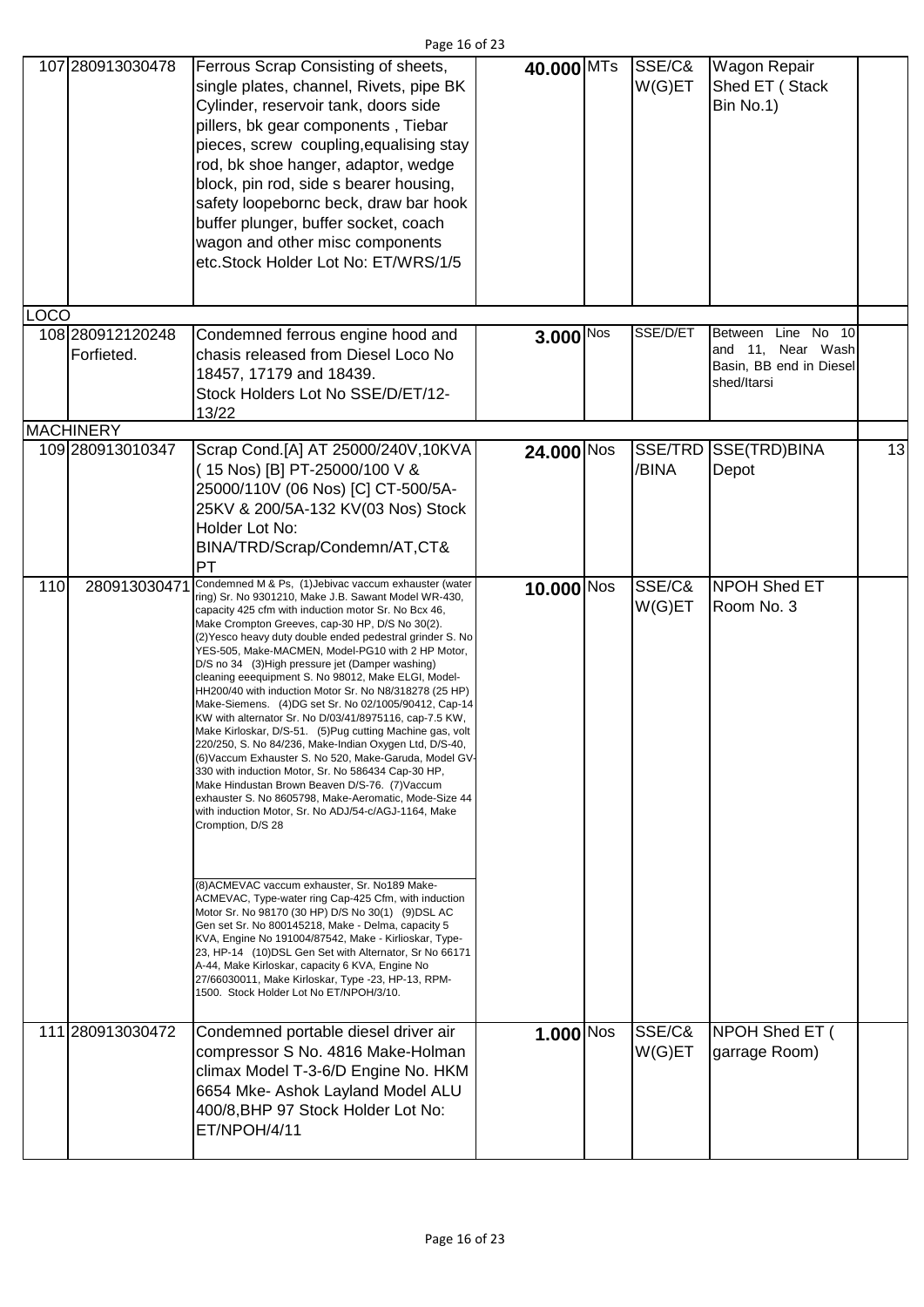| Page 17 of 23 |  |  |  |
|---------------|--|--|--|
|---------------|--|--|--|

|             | 112 280913030473   | [A] Condemned Neptune high<br>pressure cold water cleaner Model HD<br>1500 D driven by lombardihi DSL<br>engine with standard acessories &<br>trolley [B] Condemned Lombardihi<br>DSL Engine only make- Greaves<br>Stock Holder Lot No: ET/NPOH/2/9                                                                                                                                                                                                                                                                                                           | 16.000 Nos   | SSE/C&<br>W(G)ET                               | NPOH Shed ET<br><b>Fuelling point Room</b>                |    |
|-------------|--------------------|---------------------------------------------------------------------------------------------------------------------------------------------------------------------------------------------------------------------------------------------------------------------------------------------------------------------------------------------------------------------------------------------------------------------------------------------------------------------------------------------------------------------------------------------------------------|--------------|------------------------------------------------|-----------------------------------------------------------|----|
|             | <b>NON FERROUS</b> |                                                                                                                                                                                                                                                                                                                                                                                                                                                                                                                                                               |              |                                                |                                                           |    |
|             | 113 280912090159   | Scrap Aluminium consists different<br>type of dismantle parts in sort and<br>sizes released from electric loco<br>equipments.<br>Stock Holder's Lot No<br>ET/TRS/CS/Scrap/NF/Sluminium/06/01<br>36<br>Note : If any other material is found<br>while delivery, which is strictly<br>restricted & it can not be delivered.<br>Delivery by actual weight.                                                                                                                                                                                                       | 1186.000 Kgs | <b>SSE CS</b><br><b>TRS ET</b>                 | C-in Scrap Room<br>No 3 at AC Loco<br>shed ET             | 5  |
| 114         |                    | 280913020409 Scrap/Condeman & deismantal Electic<br>Loco parts consisting Ikof Motors-<br>TFVT, MVMT, MVRH, MCP Arno/Rotor<br>& Stators ACB-DJ (M.B.&CO.EEIC,<br>Jyoti, BHEL, KPC, NGEF, ABB, CGL,<br>Bacon & Siemens make) with ferrous &<br>Non-Ferrous attachment Note: If any<br>other material except description is<br>found while delivery, which is strictly<br>restricted & it can not be delivered.<br>Stock Holder lot No. ET/TRS/M-<br>3/Scrap/Cond./Motor+Rotor+Stator./06/<br>154 Note: Will be sold to only<br><b>CPCB approved purchasers</b> | 18.600 MTs   | S/ET                                           | SSE/CS/TR Scrap Block No. C/3 in<br>A.C.Loco Shed Itarsi. |    |
|             | 115 280913030474   | Condemned Cylinderical Roller Bearing<br>Stock Holder Lot No: ET/NPOH/1/8                                                                                                                                                                                                                                                                                                                                                                                                                                                                                     | 9400.000 Kgs | SSE/C&<br>W(G)ET                               | <b>NPOH Shed ET (</b><br>Room No. 1)                      |    |
|             | 116 280913030476   | Non Ferrous Alluminium Various type<br>Stock Holder Lot No:<br>ET/WRS/stores/12                                                                                                                                                                                                                                                                                                                                                                                                                                                                               | 1562.000 Kgs | SSE/C&<br>W(G)ET                               | Wagon Repair<br>Shed ET(Stores)                           |    |
| <b>MISC</b> |                    |                                                                                                                                                                                                                                                                                                                                                                                                                                                                                                                                                               |              |                                                |                                                           |    |
|             | 117 280913030479   | Empty Oil Drum Cap. 210 Ltrs Stock<br>Holder DS-8 Note NO: 382618 dt.<br>29.02.12                                                                                                                                                                                                                                                                                                                                                                                                                                                                             | 135.000 Nos  | /BINA                                          | SSE/TRD Material Available is<br>SSE/TRD/BINA             |    |
| <b>HAZ</b>  |                    |                                                                                                                                                                                                                                                                                                                                                                                                                                                                                                                                                               |              |                                                |                                                           |    |
|             | 118 281912060033   | Used Oil in Barrels removed by Waste<br>Oil recovery plant Water Emulsified 4%<br>to 7% in 200 barrels with small & big<br>bungs.<br>Note: water removing is not allowed.<br>(will be sold to CPCB approved<br>purchaser)<br><b>Stock</b><br>Holder Lot No: SSE(D) ET/Used<br>Oil/2010-11/01                                                                                                                                                                                                                                                                  | 41.800 MTs   | Chief<br>L.I./Diesel Diesel<br>Loco<br>Shed/ET | E.T.<br>Plant<br>Near<br>Shed<br>Loco<br>ET               | 13 |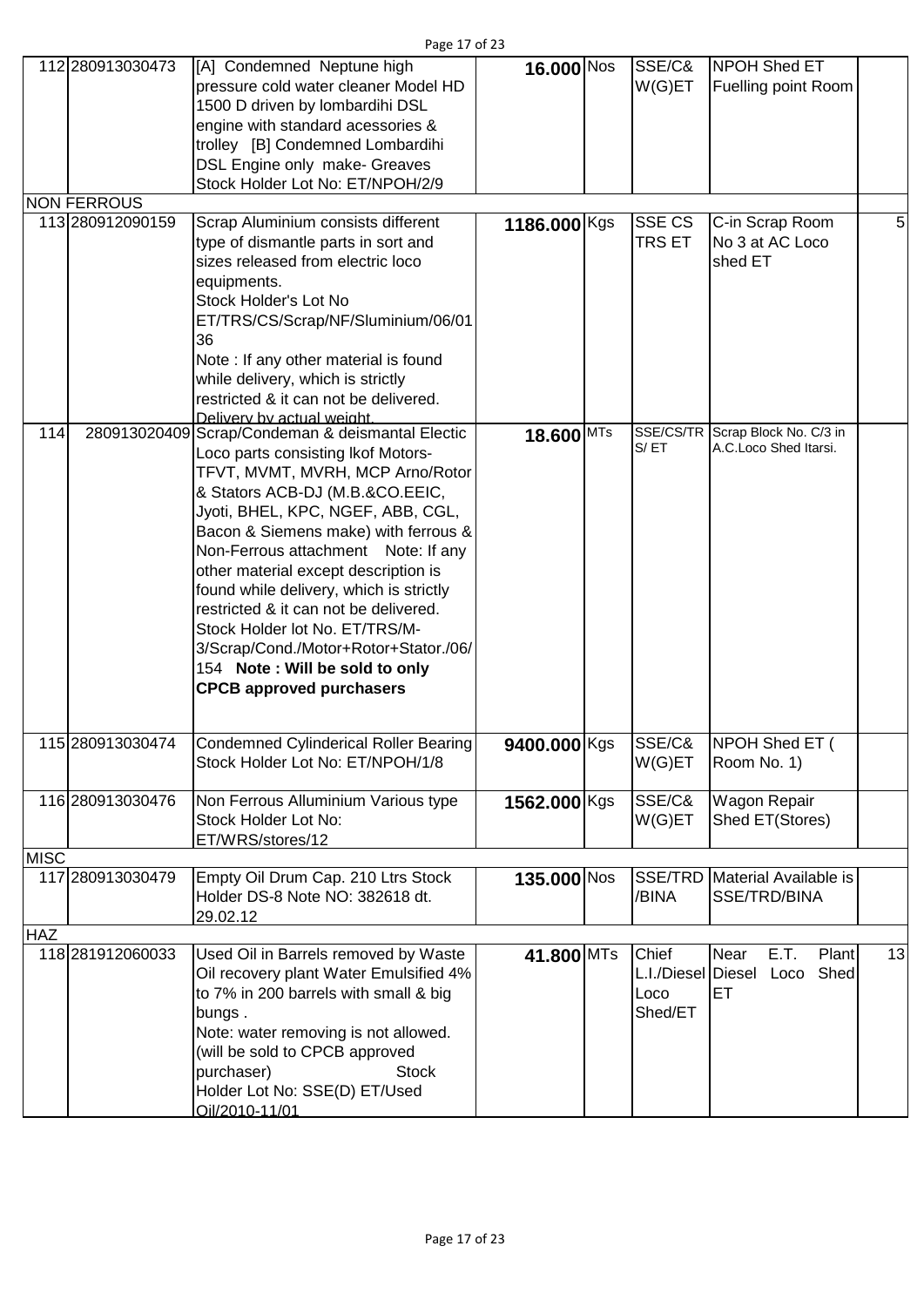|     |                                          | Page 18 of 23                                                                                                                                                                                                                                                                                                                                                                                                               |               |                                                           |                                                                           |    |
|-----|------------------------------------------|-----------------------------------------------------------------------------------------------------------------------------------------------------------------------------------------------------------------------------------------------------------------------------------------------------------------------------------------------------------------------------------------------------------------------------|---------------|-----------------------------------------------------------|---------------------------------------------------------------------------|----|
|     | 119 281912060034                         | Used Oil removed from Loco in Barrels<br>water emulsified about 0.5% to 3.4% in<br>350 barrels with small and big<br>bungs. (Drained oil loaded)<br>Note: water removing is not allowed.<br>(will be sold to CPCB approved<br>purchaser)<br><b>Stock</b><br>Holder Lot No: SSE(L)/DSL/ET/Used<br>Oil/2012-13/1                                                                                                              | 73.150 MTs    | Chief<br>L.I./Diesel Office<br>Loco<br>Shed/ET            | Near<br><b>BDT</b><br>Crain<br>Diesel<br>in<br>Loco Shed ET               | 13 |
|     |                                          | PART-B - DEPOT                                                                                                                                                                                                                                                                                                                                                                                                              |               |                                                           |                                                                           |    |
| 120 | <b>MACHINERY</b><br>280913020458         | SCRAP<br>PHOSPHATING PLANT Plant No 119 P                                                                                                                                                                                                                                                                                                                                                                                   | 1.000 Set     | <b>CDMS</b>                                               | D-240 Scrap Yard / CRWS /                                                 | 13 |
|     |                                          | Model No NIL SB Lot No. BPL/CRWS/12-13/<br><b>Machine//10/0162</b>                                                                                                                                                                                                                                                                                                                                                          |               | Scrap<br>Yard<br><b>CRWS</b><br><b>BPL</b>                | <b>BPL</b>                                                                |    |
|     | <b>NON FERROUS</b>                       |                                                                                                                                                                                                                                                                                                                                                                                                                             |               |                                                           |                                                                           |    |
| 121 | 280913020440                             | <b>SCRAP ALUMINUM OF WATER TANK OF</b><br><b>SORTS AND SIZES RELEASED FROM</b><br><b>COACHES WITH OR WITHOUT</b><br><b>ATTACHMENT OF MINOR FERROUS AND</b><br><b>SCALES IF ANY. NOTE: 1. WATER</b><br>SCALLING MAY BE REMOVED FROM WATER<br>TANK BY HAMMERING AT THE TIME OF<br>DELIVERY. S.B LOT NO- BPL/CRWS/12-13/<br>ALLU. W-TANK//10/0144 Note: Cutting<br>permission is allowed for easy loading for the whole<br>dav | 17225.000 Kgs | <b>CDMS</b><br>Scrap<br>Yard<br><b>CRWS</b><br><b>BPL</b> | G-462 to G-480 / Scrap Yard<br><b>CRWS / BPL</b>                          | 5  |
| 122 | 280913020467                             | Scrap alluminium consisting of different type of<br>moldings, strips, angle, pipe, cable wire, all.<br>wire. channels, and pieces of sheets, off cuts of<br>chequered sheets, Shutter frame, , rivets, etc.<br>with or without minor ferrous /SS/L P sheet /<br>rubber /wooden attachment if any . S.B.Lot No.<br><b>BPL/CRWS/ 12-13 / ALUMINIUM /10/0171</b>                                                               | 5040.000 Kgs  | <b>CDMS</b><br>Scrap<br>Yard<br><b>CRWS</b><br><b>BPL</b> | New Shed room No. 5 /<br><b>SCRAP SECTION / BPL</b>                       | 5  |
| 123 | 280913020466                             | Scrap broken Carriage Fan consist of moter,<br>housing etc S.B.Lot No. BPL/CRWS/12-13/Carrage<br>fan/10/0170                                                                                                                                                                                                                                                                                                                | 1650.000 Nos  | <b>CDMS</b><br>Scrap<br>Yard<br><b>CRWS</b><br><b>BPL</b> | New Shed / SCRAP YARD /<br><b>CRWS/BPL</b>                                | 5  |
|     | <b>OTHER FERROUS</b><br>124 280913020449 | Scrap stainless Steel consisting of Moulding,                                                                                                                                                                                                                                                                                                                                                                               | 9.340 MTs     | <b>CDMS</b>                                               | R. Section Road / SCRAP                                                   | 5  |
|     |                                          | bracket, hospital items, container, pipe mirrer<br>frame,jally, bottal,self ,sheet of all sort and sizes<br>with or without minor ferrous /non-ferrous/L P<br>sheet / rubber /wooden attachment if any etc.<br>S.B.Lot No. BPL/CRWS/12-13/SS molding //10/0153                                                                                                                                                              |               | Scrap<br>Yard<br><b>CRWS</b><br><b>BPL</b>                | YARD/ CRWS/ BPL                                                           |    |
|     | 125 280913020451                         | <b>SC. STAINLESS STEEL CONSISTING OF SS</b><br>INLAY, SS LAV. PAN,WASH BSIN, jally, PIPE<br><b>RELEASED FROM COACHES WITH OR</b><br>WITHOUT MINOR FERROUS ATTACHMENT<br>ETC. S.B.Lot No. BPL/CRWS/12-13/SS Lav<br>Pan//10/0155                                                                                                                                                                                              | 6.210 MTs     | <b>CDMS</b><br>Scrap<br>Yard<br><b>CRWS</b><br><b>BPL</b> | R. Section Road / SCRAP<br>YARD/ CRWS/ BPL                                | 5  |
|     | 126 280913020465                         | SC. STAINLESS STEEL CONSISTING OF S S<br>TROUGH FLOOR RELEASED FROM COACHES<br>WITH OR WITHOUT MINOR FERROUS<br>ATTACHMENT. S.B.Lot No. BPL/CRWS/12-13/SS<br>TROUGH FLOOR/10/0169                                                                                                                                                                                                                                           | 27.910 MTs    | <b>CDMS</b><br>Scrap<br>Yard<br><b>CRWS</b><br><b>BPL</b> | Near Railway Track/R.<br><b>Section Road / SCRAP YARD /</b><br>CRWS / BPL |    |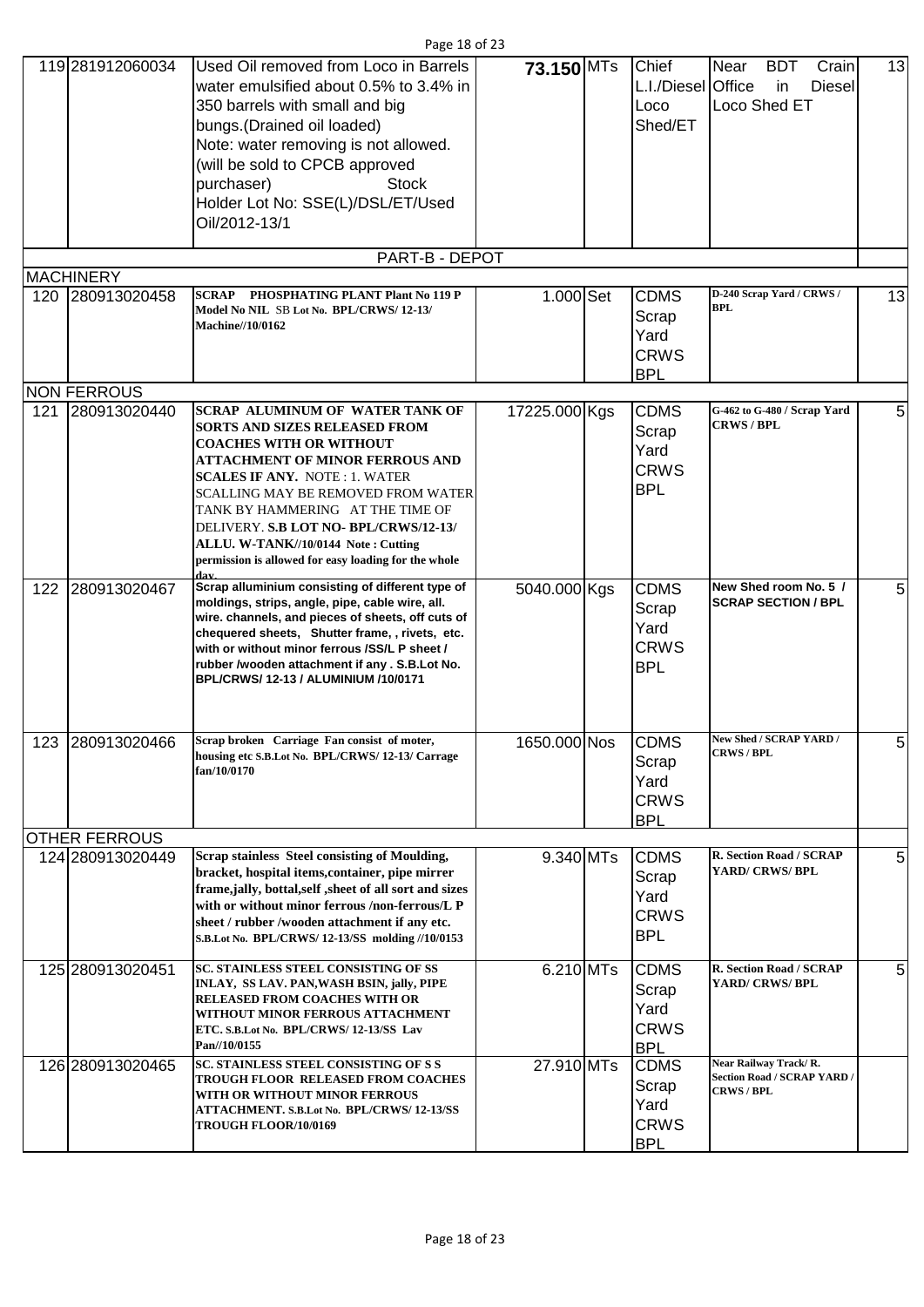| 127 280913020464 | Scrap S S Anticreepe Wire Rope SB LOT NO-<br>BPL/CRWS/ 12-13/ss wire /10/0168                                                                                                                                                                                                                                                                                                                                                                                                                                                                                                                                                                                                                                                          | 8.000 MTs    | <b>CDMS</b><br>Scrap<br>Yard<br><b>CRWS</b><br><b>BPL</b> | Room No. 08/ CRAP<br>YARD / CRWS/BPL                               | 5 <sub>l</sub> |
|------------------|----------------------------------------------------------------------------------------------------------------------------------------------------------------------------------------------------------------------------------------------------------------------------------------------------------------------------------------------------------------------------------------------------------------------------------------------------------------------------------------------------------------------------------------------------------------------------------------------------------------------------------------------------------------------------------------------------------------------------------------|--------------|-----------------------------------------------------------|--------------------------------------------------------------------|----------------|
| 128 280913010352 | Scrap Junk consisting of cut up parts<br>of coaches including any Ferrous<br>Scrap Disintegrated through Rust<br>corroded paint drums, dust shield<br>spring, strips, Packing Strips,<br>etc.RESTRICTED ITEM-1.AXLE BOX<br>SPRING AND BOLSTER SPRING .2.<br>SCREW COUPLING. BRAKE BEAM,<br>DRAW HOOK, BUFFER PLUNGER,<br>BUFFER SOCKET, VACUUM<br>RESERVOIR. 3. CAST IRON ITEM.4.<br>STAINLESS STEEL ITEMS.5 GI PIPE<br>ABOVE 3' LENGTH 6, ALL TYPE OF<br><b>BEARING.</b><br>NOTE-(A) NON FERROUS (EXCEPT<br>MINOR ATTACHMENT) IF ANY<br>FOUND IN THE LOT WILL NOT BE<br>DELIVERED (B) REGARDING<br>CLASSIFICATION OF ITEMS, DEPOT<br>OFFICER VERDICT WILL BE FINAL<br>FOR ANY DISPUTE.<br>S.B.Lot No. BPL/CRWS/12-<br>13/JUNK/09/0129 | $12.000$ MTs | <b>CDMS</b><br>Scrap<br>Yard<br><b>CRWS</b><br><b>BPL</b> | W-26 TO W-36/<br><b>New SCRAP YARD</b><br>/CRWS BHOPAL             | 5              |
| 129 280913010356 | Scrap Ferrous consisting of Vertical<br>Shock Absorber released from<br>coaches intact/loose, with or without<br>flange.SB Lot No BPL/CRWS/12-13/<br>SA/09/0133                                                                                                                                                                                                                                                                                                                                                                                                                                                                                                                                                                        | 35.990 MTs   | <b>CDMS</b><br>Scrap<br>Yard<br><b>CRWS</b><br><b>BPL</b> | E-34 to E-39 New<br>New / SCRAP<br>YARD / BPL                      | 5              |
| 130 280913030501 | Sc. Condemned Loose parts of Bogie :-<br>Bolster, Lower spring beam, Head stock, etc,<br>S.B.Lot No. BPL/CRWS/12-13/loose parts of<br>boige frame/11/0176                                                                                                                                                                                                                                                                                                                                                                                                                                                                                                                                                                              | 35.860 MTs   | <b>CDMS</b><br>Scrap Yard<br>CRWS<br><b>BPL</b>           | E-44 TO E-48/NEW Scrap<br>Yard /CRWS/BPL                           |                |
| 131 280913030504 | <b>SCRAP FERROUS CONSISTING MS AIR BRAKE</b><br><b>CYLINDER OF SORT AND SIZES RELEASED</b><br><b>FROM COACHES WITH or WITHOUT MINOR</b><br>RUBBER ,NUT,BOLT,WASHER,FLANGE, BUSH<br>ETC. S.B.Lot No. BPL/CRWS/12-<br>13/CYLINDER/11/0183                                                                                                                                                                                                                                                                                                                                                                                                                                                                                                | 17.210 MTs   | <b>CDMS</b><br>Scrap Yard<br><b>CRWS</b><br><b>BPL</b>    | W-140 TOW-144 / New Scrap<br>Yard / CRWS / BPL                     |                |
| 132 280913030505 | Scrap ferrous melting consist of cut up parts<br>of coaches including scrap mouldings, ms<br>sheet, Channels, Body Bolster, angles,<br>different type of rods, brackets, strips, head<br>stock assembly, trough floor, pipes, body<br>side doors, , Foot Step and Foot plate.<br>Nut, bolt, split pin, Panels of coaches with or<br>without minor wooden//non-ferrous<br>attachments, if any etc. S.B.Lot No.<br>BPL/CRWS/12-13/FERROUS/11/0182                                                                                                                                                                                                                                                                                        | 86.080 MTs   | <b>CDMS</b><br><b>CRWS</b><br><b>BPL</b>                  | E-28 TO E-37 / NEW<br>Scrap Yard Scrap Yard / CRWS /<br><b>BPL</b> |                |
| 133 280913030506 | Sc. Bogie Frame with M.S. Guide with or without<br>guide bush and dust shield spring and loose<br>parts of bogie frame etc. S.B.Lot No.<br>BPL/CRWS/12-13/Bogie Frame/11/0181                                                                                                                                                                                                                                                                                                                                                                                                                                                                                                                                                          | 77.140 MTs   | <b>CDMS</b><br>Scrap Yard<br><b>CRWS</b>                  | E-49 TO E-61 / New<br>Scrap Yard / CRWS / BPL                      |                |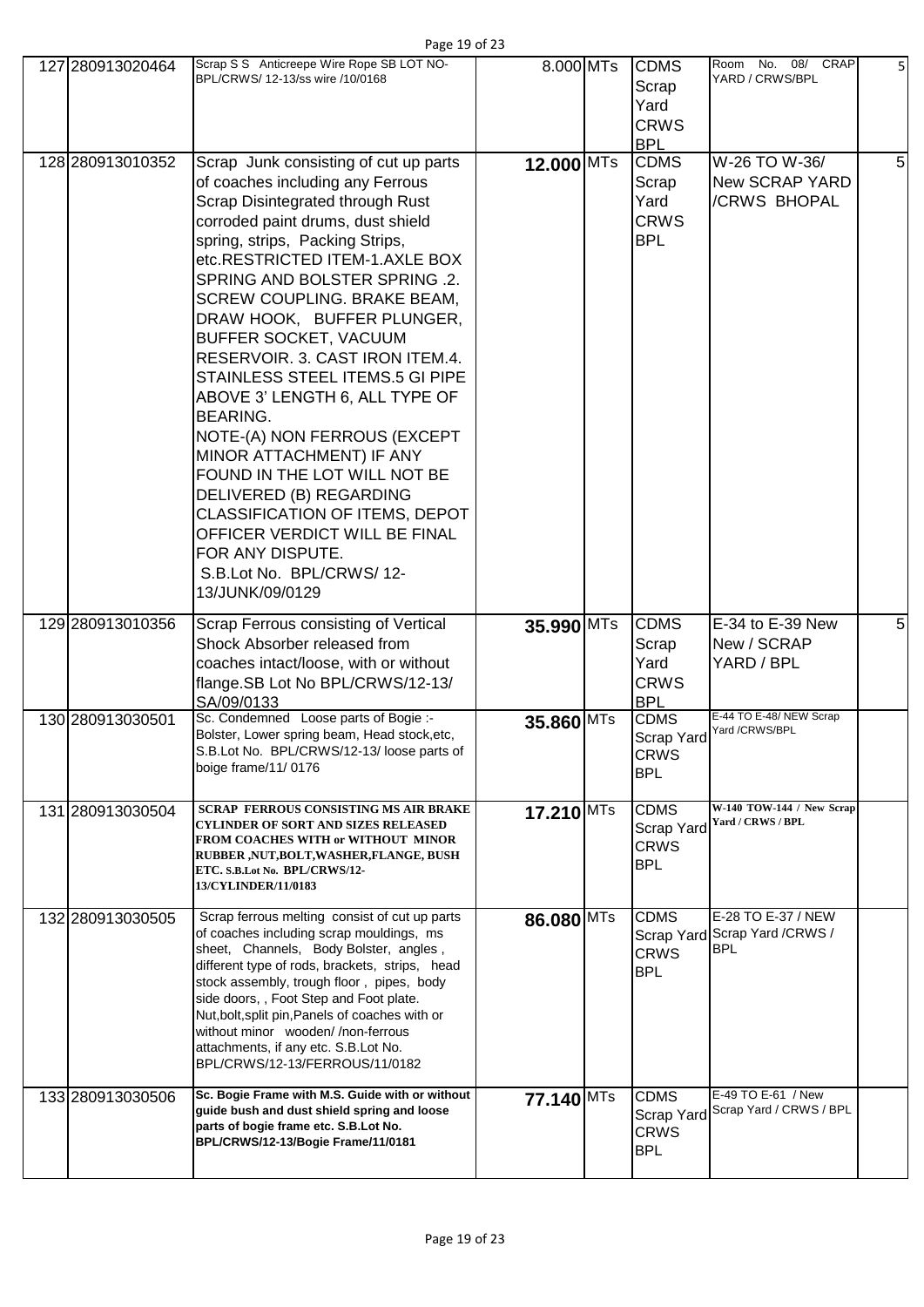| Page 20 of 23 |  |  |  |
|---------------|--|--|--|
|---------------|--|--|--|

|      | 134 280913030507<br>135 280913030508 | SC Air Brake pipes of sort and sizes with or<br>without attachment of ferrous /non ferrous/<br>rubber pipe/ plastic with or without flange joint,<br>U clamps & base plate etc. SB LOT NO BPL<br>/CRWS/12-13/PIPE/11/0179<br><b>SCRAP FERROUS TURNING AND BORING</b>                                                                                                                                                                                                                                                                                                                                                                                                                                                                                                                                                                                                                                                                                                                                               | 32.740 MTs<br>52.540 MTs | <b>CDMS</b><br>Scrap Yard<br><b>CRWS</b><br><b>BPL</b><br><b>CDMS</b> | E-150 TO E-144 / NEW<br><b>Scrap Yard /CRWS/BPL</b><br>W-89 to W-99 NEW SCRAP |    |
|------|--------------------------------------|--------------------------------------------------------------------------------------------------------------------------------------------------------------------------------------------------------------------------------------------------------------------------------------------------------------------------------------------------------------------------------------------------------------------------------------------------------------------------------------------------------------------------------------------------------------------------------------------------------------------------------------------------------------------------------------------------------------------------------------------------------------------------------------------------------------------------------------------------------------------------------------------------------------------------------------------------------------------------------------------------------------------|--------------------------|-----------------------------------------------------------------------|-------------------------------------------------------------------------------|----|
|      |                                      | WITH OR WITHOUT RUST AND DUST, ETC. SB<br>LOT NO BPL/CRWS/12-13/TURNING<br><b>&amp;BORING/11/0178</b>                                                                                                                                                                                                                                                                                                                                                                                                                                                                                                                                                                                                                                                                                                                                                                                                                                                                                                              |                          | Scrap Yard<br><b>CRWS</b><br><b>BPL</b>                               | YARD / CRWS / BPL.                                                            |    |
|      | 136 280912100172<br>Forfeited        | Scrap ferrous melting consist of cut up parts of<br>coaches including scrap mouldings, ms sheet,<br>Channels, Body Bolster, angles, different<br>type of rods, brackets, strips, head stock<br>assembly, trough floor, pipes, body side<br>doors, , Foot Step and Foot plate.<br>Nut, bolt, split pin, Panels of coaches with or<br>without minor wooden//non-ferrous<br>attachments, if any etc. S.B.Lot No.<br>BPL/CRWS/12-13/FERROUS/06/0084 Note:<br>Cutting permission is allowed for easy loading<br>for the whole day. RESTRICTED ITEM-1.AXLE<br><b>BOX SPRING AND BOLSTER SPRING .2.</b><br>SCREW COUPLING. BRAKE BEAM, DRAW<br>HOOK, BUFFER PLUNGER, BUFFER<br>SOCKET, VACUUM RESERVOIR. 3. CAST<br>IRON ITEM.4. STAINLESS STEEL ITEMS.5 GI<br>PIPE ABOVE 3' LENGTH 6, ALL TYPE OF<br>BEARING. NOTE-(A) NON FERROUS<br>(EXCEPT MINOR ATTACHMENT) IF ANY<br>FOUND IN THE LOT WILL NOT BE<br>DELIVERED (B) REGARDING<br>CLASSIFICATION OF ITEMS, DEPOT<br>OFFICER VERDICT WILL BE FINAL FOR<br>ANY DISPUTE. | 110.250 MTs              | CDMS/<br><b>Scrap Yard</b><br>/ CRWS/<br><b>BPL</b>                   | E-318 to E-335/ Scrap<br>Yard /CRWS / BPL                                     |    |
| Misc |                                      |                                                                                                                                                                                                                                                                                                                                                                                                                                                                                                                                                                                                                                                                                                                                                                                                                                                                                                                                                                                                                    |                          |                                                                       |                                                                               |    |
|      | 137 280913020454                     | <b>SCRAP RUBBER PAD WITH MS PARTITION</b><br>PLATE. SB LOT NO BPL/CRWS/12-<br>13/RUBBER PAD//10/0158                                                                                                                                                                                                                                                                                                                                                                                                                                                                                                                                                                                                                                                                                                                                                                                                                                                                                                               | 22.860 MTs               | <b>CDMS</b><br>Scrap<br>Yard<br><b>CRWS</b><br><b>BPL</b>             | R. Section Road / SCRAP<br>YARD/CRWS/BPL                                      | 13 |
|      | 138 280913030500                     | Scrap Electrical items consisting of tube light fitting<br>released from coaches with or without choke,<br>starter, acrylic cover, With or without minor<br>rubber/nut, bolt/non ferrous attachment of small<br>pieces of copper and aluminium etc. S.B.Lot No.<br>BPL/CRWS/ 12-13/T.L. Fitting/11/0175                                                                                                                                                                                                                                                                                                                                                                                                                                                                                                                                                                                                                                                                                                            | 8050.000 Kgs             | <b>CDMS</b><br>Scrap Yard<br><b>CRWS</b><br><b>BPL</b>                | E-1 to E--7/ NEW SCRAP<br>YARD / CRWS / BPL                                   |    |
|      | 139 280913030502                     | SCRAP Broken LP sheet, arches, limpet sheet<br>and berth ply of sort and sizes released from<br>coaches etc. with or w/o minor ferrous & non<br>ferrous attachments SB LOT NO BPL/CRWS/12-<br>13/LP Sheet / 11/0180                                                                                                                                                                                                                                                                                                                                                                                                                                                                                                                                                                                                                                                                                                                                                                                                | 83.590 MTs               | <b>CDMS</b><br><b>Scrap Yard</b><br><b>CRWS</b><br><b>BPL</b>         | E-151 TO 156 / NEW<br>SCRAP YARD / CRWS/BPL                                   |    |
|      | 140 280913030503                     | SCRAP RES. BERTHS AND SEAT, BACK REST<br>RELEASED FROM COACHES OF SORT AND SIZES<br>WITH OR WITHOUT FERROUS FRAME , COIR / FOAM<br>/LP SHEET / PLYWOOD / SLATE WITH OR WITHOUT<br><b>REXINE INCLUDING FERROUS / NON FERROUS</b><br>ATTACHMENT LIKE SCREW, NUTS, BOLTS, STRIPS,<br>RIVETS, SPRINGS, HINGES ETC. RESTRICTED<br><b>ITEMS-RECRON BEARTH WILL NOT BE</b><br><b>DELIVERD IF ANY. SB LOT NO - BPL / CRWS/12-</b><br>13/RES. BERTH / 11/0184                                                                                                                                                                                                                                                                                                                                                                                                                                                                                                                                                               | 68.550 MTs               | <b>CDMS</b><br>Scrap Yard<br><b>CRWS</b><br><b>BPL</b>                | W-72 TO W-84 /NEW Scrap<br>Yard / CRWS / BPL                                  |    |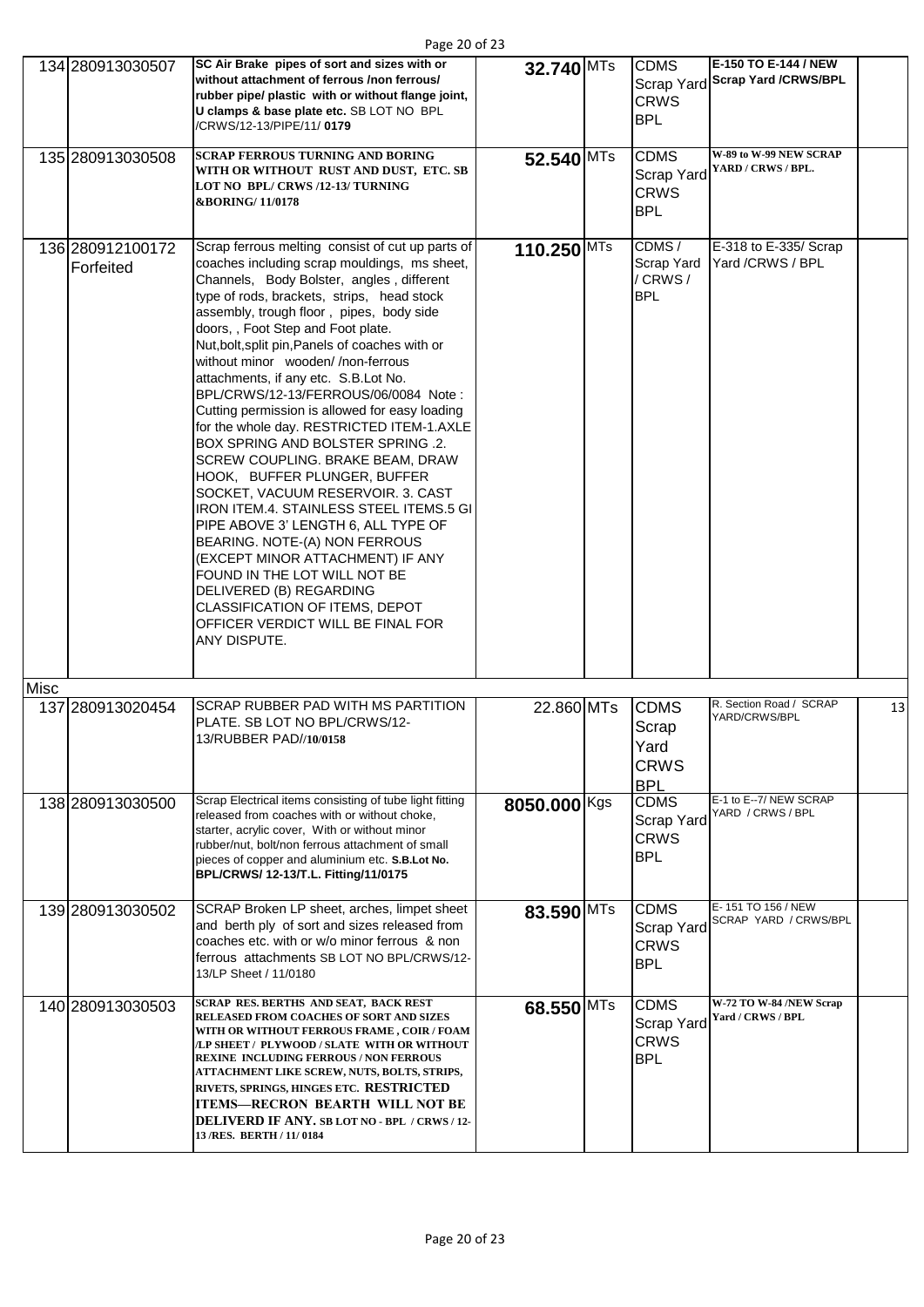| Page 21 of 23 |  |  |  |
|---------------|--|--|--|
|---------------|--|--|--|

| 141 280913030509 | <b>SCRAP VESTIBULE RUBBER ATTECHED M S STRIP</b><br>FERROUS WITH OR WITHOUT LIKE NUT, BOLT,<br>WASHER ETC. SB LOT NO: BPL/CRWS/12-<br>13/RUBBER/11/0177                                                                                                                                                                                                                                                                                                                                                                                                                                                                                                                                                                                                                                                                                                                                                                                                                                                                                                                                                                                                                                                                                                                                                                                                                                                                                                                                                                                                                                                                                                                                                                                                                                                                                                                                                                                                                                                                                                                                                                                                                                                                                                                                                                            | 28.120 MTs             | <b>CDMS</b><br>Scrap Yard<br><b>CRWS</b><br><b>BPL</b> | W-134 TO W-139 /NEW<br><b>SCRAP YARD CRWS/BPL</b> |    |
|------------------|------------------------------------------------------------------------------------------------------------------------------------------------------------------------------------------------------------------------------------------------------------------------------------------------------------------------------------------------------------------------------------------------------------------------------------------------------------------------------------------------------------------------------------------------------------------------------------------------------------------------------------------------------------------------------------------------------------------------------------------------------------------------------------------------------------------------------------------------------------------------------------------------------------------------------------------------------------------------------------------------------------------------------------------------------------------------------------------------------------------------------------------------------------------------------------------------------------------------------------------------------------------------------------------------------------------------------------------------------------------------------------------------------------------------------------------------------------------------------------------------------------------------------------------------------------------------------------------------------------------------------------------------------------------------------------------------------------------------------------------------------------------------------------------------------------------------------------------------------------------------------------------------------------------------------------------------------------------------------------------------------------------------------------------------------------------------------------------------------------------------------------------------------------------------------------------------------------------------------------------------------------------------------------------------------------------------------------|------------------------|--------------------------------------------------------|---------------------------------------------------|----|
| 142 280913020424 | Misc. released material from coaches unservicable<br>scrap consisting 1- Decolite scrap released from<br>floors of coaches. 2- Broken glass with or without<br>non ferrous attachment, unservicable scrap<br>timber/ply wood and wood shearing below 60<br>centimeters length released from coaches. 3-<br>Broken pieces of released un servicable L.P. Sheet<br>(Decolum sheet) of all size & sorts including pop<br>rivet, seat & berth number plate and non ferrous<br>attachment. 4- Small broken piece of rubber<br>items. 5- Broken and unservicable pieces of limpet<br>sheet, roof-felts and PVC sheets released from<br>coaches. 6- Floor sweeping consisting sand, mud,<br>saw dust, scrap paper, broken mirror, shrubs and<br>ashes from coaches rust, old nails, rusty nut-bolts,<br>washers, small pieces of rusted mouldings, small<br>pieces of SS moulding aluminium rivets etc. Which<br>can not be segregated with reasonable efforts. 7-<br>Scrap/un-servicable rexine, coir, recron and foam<br>rubber pieces. 8- Released un-servicable<br>FRP/Plastic and broken porcelin items washbasin<br>commod including ferrous/non ferrous attachments.<br>9- Released packing material such as polythene<br>bags, un usable gunny bags, cardboard, paper,<br>puttah, gatta. 10- Broken wooden packing box,<br>packing box (rubber/fibre/wooden) of bolster & draw<br>gear. 11- Released old and unservicable hand<br>gloves, approns . 12- Mirror ferrous and non ferrous<br>attatchments viz. MS bolt, washers small pieces of<br>rusted moulding and aluminium rivets will be<br>allowed with the above items. Quantity of such<br>attachments is very small anyway. 13- Broken<br>pieces of Battery container/bakelite/plastic. 14-<br>Plastic spool, containing the end pieces of filler wire,<br>broken welding hand screen, broken welding<br>helmet, face shield and plain & black glass,<br>unservicable PVC/plastic/rubber hose pipes. 15-<br>Broken HDPE chute, FRP item for example- shutter<br>frame, louvers, inlay, front cover of axle and<br>moulding etc. 16- Unservicable nylon bushes &<br>Nylon Items, unservicale wire rope, broken pieces of<br>thermacole. 17- Broken pieces of electrical<br>switches and small pieces of aluminium wire &<br>cable. Battery fluts and band. Flexible pipes. | 280.000 M <sup>3</sup> | SSE/<br>PCR/<br><b>CRWS</b><br>/BPL                    | <b>New Scrap Yard</b><br>Bin No 03                | 13 |
|                  |                                                                                                                                                                                                                                                                                                                                                                                                                                                                                                                                                                                                                                                                                                                                                                                                                                                                                                                                                                                                                                                                                                                                                                                                                                                                                                                                                                                                                                                                                                                                                                                                                                                                                                                                                                                                                                                                                                                                                                                                                                                                                                                                                                                                                                                                                                                                    |                        |                                                        |                                                   |    |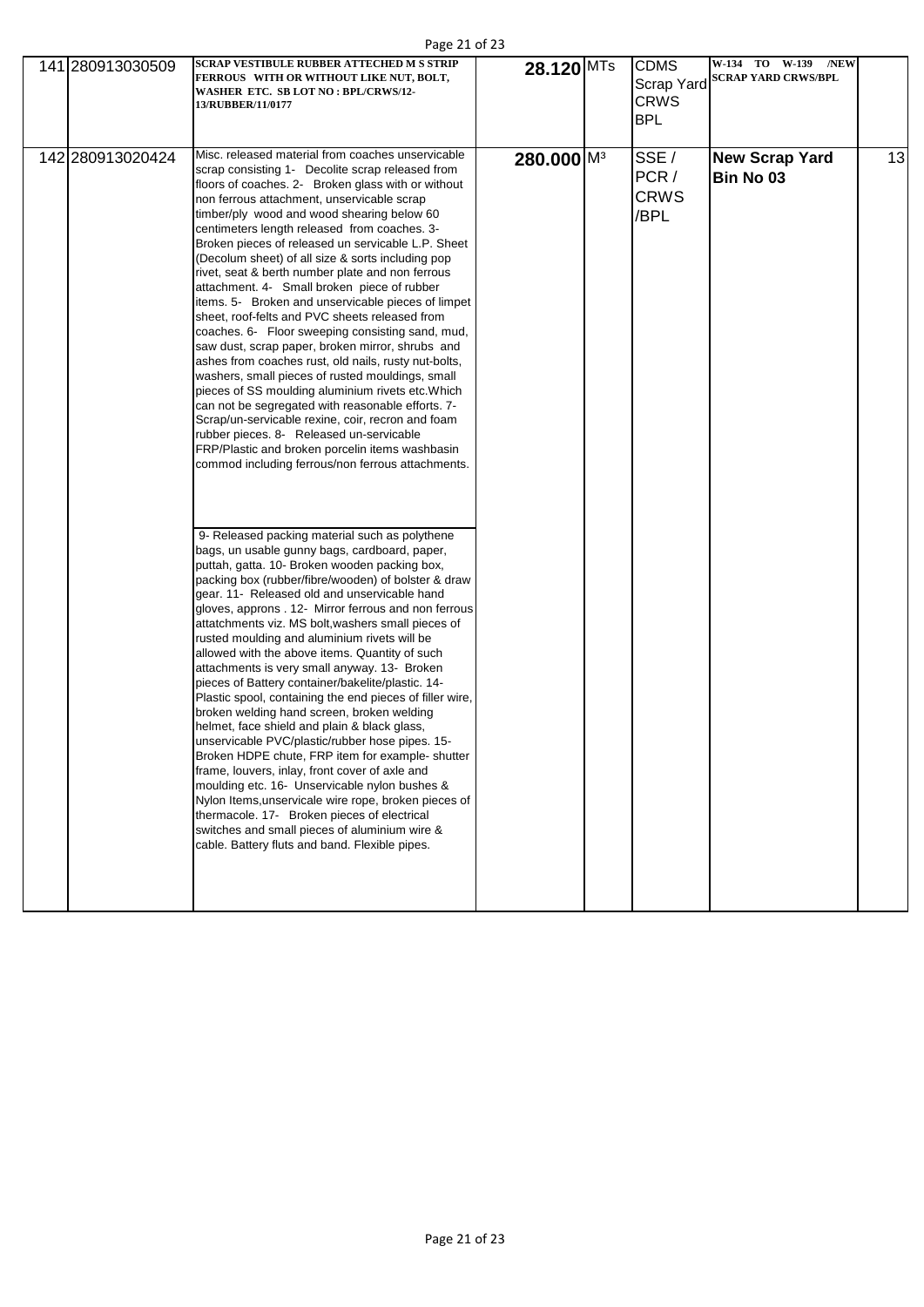Page 22 of 23

|                              | Misc. released material from coaches unservicable                                                                                                                                                                                                                                                                                                                                                                                                                                                                                                                                                                                                                                                                                                                                                                                                                                                                                                                                                                                                                                                                                                                                                                                                                                                                                                                                                                                                                                                                                                                                                                                                                                                                                                                                                                                                                                                                                                                                                                                                                                                                                                                                                                                                                             |                        |                                     |                                    |    |
|------------------------------|-------------------------------------------------------------------------------------------------------------------------------------------------------------------------------------------------------------------------------------------------------------------------------------------------------------------------------------------------------------------------------------------------------------------------------------------------------------------------------------------------------------------------------------------------------------------------------------------------------------------------------------------------------------------------------------------------------------------------------------------------------------------------------------------------------------------------------------------------------------------------------------------------------------------------------------------------------------------------------------------------------------------------------------------------------------------------------------------------------------------------------------------------------------------------------------------------------------------------------------------------------------------------------------------------------------------------------------------------------------------------------------------------------------------------------------------------------------------------------------------------------------------------------------------------------------------------------------------------------------------------------------------------------------------------------------------------------------------------------------------------------------------------------------------------------------------------------------------------------------------------------------------------------------------------------------------------------------------------------------------------------------------------------------------------------------------------------------------------------------------------------------------------------------------------------------------------------------------------------------------------------------------------------|------------------------|-------------------------------------|------------------------------------|----|
| 143 280913020425             | scrap consisting 1- Decolite scrap released from<br>floors of coaches. 2- Broken glass with or without<br>non ferrous attachment, unservicable scrap<br>timber/ply wood and wood shearing below 60<br>centimeters length released from coaches. 3-<br>Broken pieces of released un servicable L.P. Sheet<br>(Decolum sheet) of all size & sorts including pop<br>rivet, seat & berth number plate and non ferrous<br>attachment. 4- Small broken piece of rubber<br>items. 5- Broken and unservicable pieces of limpet<br>sheet, roof-felts and PVC sheets released from<br>coaches. 6- Floor sweeping consisting sand, mud,<br>saw dust, scrap paper, broken mirror, shrubs and<br>ashes from coaches rust, old nails, rusty nut-bolts,<br>washers, small pieces of rusted mouldings, small<br>pieces of SS moulding aluminium rivets etc. Which<br>can not be segregated with reasonable efforts. 7-<br>Scrap/un-servicable rexine, coir, recron and foam<br>rubber pieces. 8- Released un-servicable<br>FRP/Plastic and broken porcelin items washbasin<br>commod including ferrous/non ferrous attachments.<br>9- Released packing material such as polythene<br>bags, un usable gunny bags, cardboard, paper,<br>puttah, gatta. 10- Broken wooden packing box,<br>packing box (rubber/fibre/wooden) of bolster & draw<br>gear. 11- Released old and unservicable hand<br>gloves, approns . 12- Mirror ferrous and non ferrous<br>attatchments viz. MS bolt, washers small pieces of<br>rusted moulding and aluminium rivets will be<br>allowed with the above items. Quantity of such<br>attachments is very small anyway. 13- Broken<br>pieces of Battery container/bakelite/plastic. 14-<br>Plastic spool, containing the end pieces of filler wire,<br>broken welding hand screen, broken welding<br>helmet, face shield and plain & black glass,<br>unservicable PVC/plastic/rubber hose pipes. 15-<br>Broken HDPE chute, FRP item for example- shutter<br>frame, louvers, inlay, front cover of axle and<br>moulding etc. 16- Unservicable nylon bushes &<br>Nylon Items, unservicale wire rope, broken pieces of<br>thermacole. 17- Broken pieces of electrical<br>switches and small pieces of aluminium wire &<br>cable. Battery fluts and band. Flexible pipes. | 380.000 M <sup>3</sup> | SSE/<br>PCR/<br><b>CRWS</b><br>/BPL | <b>New Scrap Yard</b><br>Bin No 01 | 13 |
| RAILWAY ELECTRIFICATION/BINA |                                                                                                                                                                                                                                                                                                                                                                                                                                                                                                                                                                                                                                                                                                                                                                                                                                                                                                                                                                                                                                                                                                                                                                                                                                                                                                                                                                                                                                                                                                                                                                                                                                                                                                                                                                                                                                                                                                                                                                                                                                                                                                                                                                                                                                                                               |                        |                                     |                                    |    |
| 144 280913030510             | Released Copper wire scrap bits [1]<br>105 sq. mm large jumper scrap (0.024<br>MTs) [2] 20 sq. mm cadmium copper<br>briddle wire scrap (0.124 MTs)[3] 50<br>sq. mm small jumper scrap (0.101<br>MTs) [4] 37/2.25(150 sq. mm) copper<br>conductor (Feeder wire) scrap (0.061<br>MTs) [5] 19/7/1.25(160 sq.mm) Copper<br>conductor (Large jumper)<br>(0.067MTs)[6] All Aluminium Conductor<br>(Spider) Scrap (0.072<br>MTs)AMM/RE/Kota L.No.<br>RE/KTT/Store/Scrap Disposal/2013 dt.<br>19.02.13                                                                                                                                                                                                                                                                                                                                                                                                                                                                                                                                                                                                                                                                                                                                                                                                                                                                                                                                                                                                                                                                                                                                                                                                                                                                                                                                                                                                                                                                                                                                                                                                                                                                                                                                                                                | $0.449$ MTs            | <b>NA</b>                           | SSE/RE/BI SSE/RE/Bina Depot        |    |
| 145 280913030511             | Releasd Galvanized steel scrap cut<br>pieces Fabricated and galvanised O.N<br>& R Type steel structure AMM/RE/Kota<br>L.No. RE/KTT/Store/Scrap<br>Disposal/2013 dt. 19.02.13                                                                                                                                                                                                                                                                                                                                                                                                                                                                                                                                                                                                                                                                                                                                                                                                                                                                                                                                                                                                                                                                                                                                                                                                                                                                                                                                                                                                                                                                                                                                                                                                                                                                                                                                                                                                                                                                                                                                                                                                                                                                                                  | $9.222$ MTs            | <b>NA</b>                           | SSE/RE/BI SSE/RE/Bina Depot        |    |